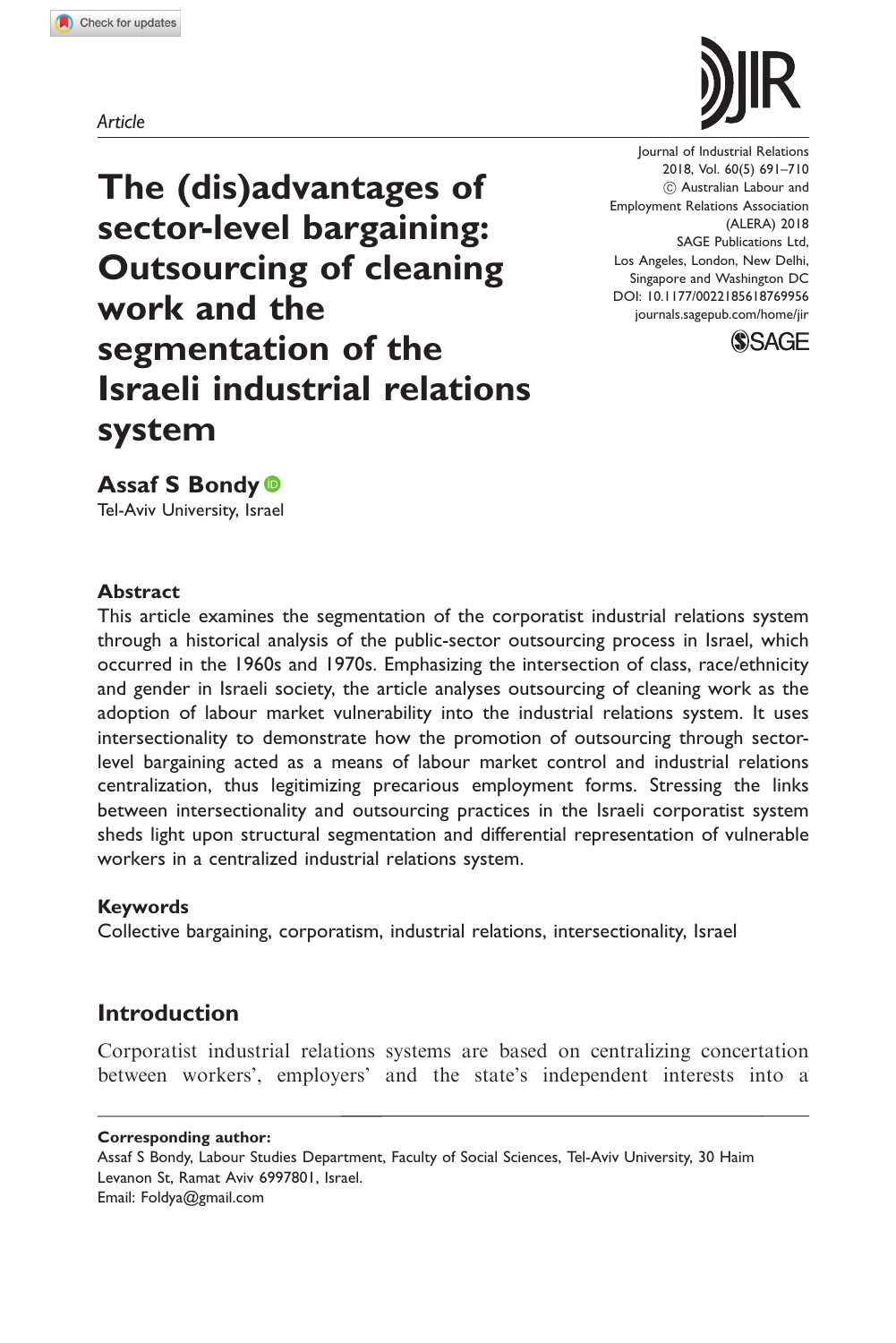comprehensive sectoral/national agreement. Through central bargaining, often backed by legislative processes, workers' and employers' representative institutions form a 'social partnership' that promotes joint regulation of the labour market and the economy, for the general national benefit (Schmitter, 1974; Streeck, 1993). This form of coordination between labour and capital allegedly pursues a general common good through centralized bargaining, which enables the promotion of full employment policy, wage moderation, social and economic equality, and reduction of labour market competition. But in the face of growing challenges – economic pressures, migration trends and the liberalization of the markets – scholars suggest a declining capacity of corporatist structures to reproduce universal goals (Visser, 2005). Political-economic changes throughout Europe, among them the increasing power of European Union institutions, are causing the attrition of local institutions (e.g. trade unions, employers' associations) and a decline in their capacity to concentrate political-economic power and to pursue centralized bargaining (Bryson et al., 2011; Traxler, 2004).

Noticeable within the process of institutional weakening is the increasing prevalence of precarious forms of employment, mainly affecting vulnerable groups of workers (e.g. women, migrants, the old and the young) (Baccaro et al., 2003; Briskin, 2014a). Precarious employment leads to a further increase in income inequality, a differentiated decline in employment security, and growing segmentation in labour markets, all of which affect social-economic solidarity and cohesion. In its turn, through a gradual decrease in the influence of national institutions and traditions, precarious employment also reinforces the segmentation of the industrial relations system itself, disrupts centralized resistance to labour market fragmentation and reduces unions' ability to enforce collective employment norms. In analysing the segmentation of the industrial relations system and its consequential effects upon social-economic measures in the labour market, scholars have demonstrated the importance of sectoral features and their contributions to the declining political-economic power of institutions (Bechter et al., 2012; Wagner and Hassel, 2016). This form of analysis enables the identification of sectoral industrial relations features and institutional context, which are associated with the spread of precarious employment in various forms – mini jobs, zero-hour contracts, fixedterm employment and outsourcing – and increased labour market vulnerability. Offering a closer look at trends of change in the labour market and the processes underlying the development of precarious employment, the analysis focuses on industrial sectors rather than the national industrial relations system as a whole, thus making it possible to discover earlier and more complex forms of segmentation – in both the labour market and the industrial relations system – prior to the abovementioned institutional weakening.

Focusing on the formation of a separate cleaning sector in Israel through its outsourcing from the public sector and increased precarization during the 1960s and 1970s, this article will address the segmentation of the Israeli corporatist industrial relations system. Through analysis of the creation and institutionalization of precarious employment (i.e. subcontracted cleaning work in Israel), it examines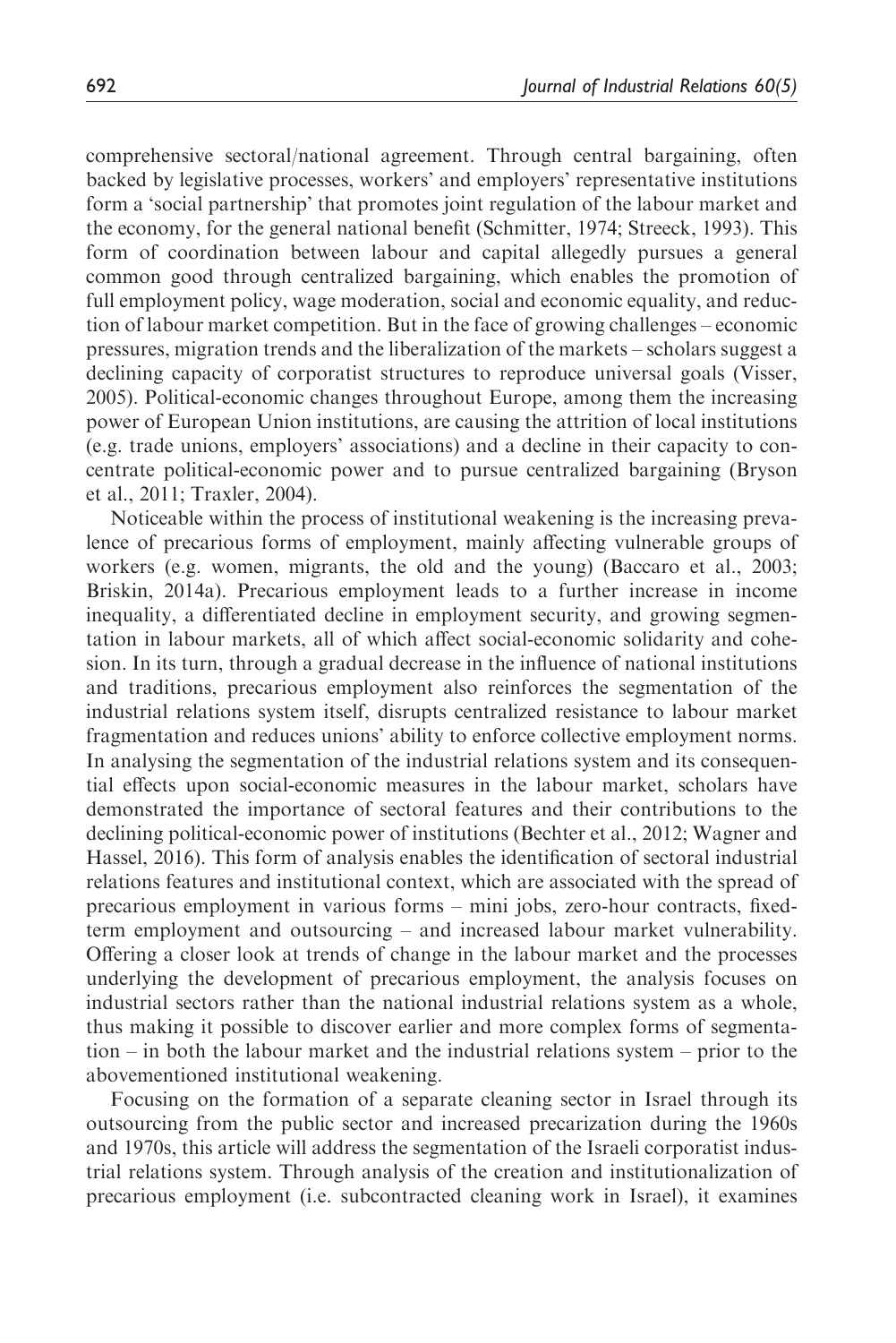the intersectionality of class, race/ethnicity and gender in the Israeli corporatist system and its outcomes, as a process of creating a distinct, sectoral 'industrial relations regime' (Schulten et al., 2008). Based upon the cleaning workers' marginalization in the Israeli labour market, the process of sectoral separation was characterized by the differentiation of the workers' organization and representation. Instead of minimizing social-economic gaps and decoupling them from the labour market, industrial relations agents internalized the workers' marginality and created a differentiated sector-level representation, which later resulted in the reproduction of the workers' multiple vulnerabilities. Despite the centrality of intersectionality theory to this article, it does not deal with it in order to fully comprehend the variety of identities and experiences of cleaning workers, but rather to determine how intersection of social-economic characteristics functioned in designing unions' strategy, workers' resistance to precarity and finally segmented the industrial relations system.

The methodology of the research presented in this article is of a historical nature, based upon extensive archival work done through the years 2009–2011. This work was conducted in the 'Labour Movement Archive' (hereafter Histadrut Archives) and the 'Archive for Historical Jewish Journalism', and included a thorough review of archival material concerning cleaning workers and subcontracted employment in Israel. Following a theoretical review, offering an integration of the industrial relations literature with intersectionality theories, the article will present a short historical sketch of the Israeli industrial relations system and its contributions to the reproduction of the class-, gender- and race-/ethnic-based discrimination that characterized the Israeli labour market. The fourth (and main) section will present the outsourcing process of cleaning services from the Israeli public sector, analysed as having fragmented the Israeli corporatism and reproduced intersectionality in the labour market by coupling class, gender and ethnicity with employment form. The last section will summarize the socio-historical analysis of cleaning work outsourcing in Israel and its theoretical contributions, emphasizing the effects of workers' social-economic characteristics upon the strategies of industrial relations agents, which further influence the segmentation of the Israeli industrial relations system. Although it is a historical analysis of a single case study, this article will contribute to industrial relations research as well as to intersectionality theory by emphasizing the latter's contributions to the strategic choices of central agents in the industrial relations system and to the understanding of its segmentation.

## Gender, race and class and the segmentation of corporatist industrial relations systems

Collective bargaining is a political-economic process that seeks to simultaneously achieve several goals, not all of which point in the same direction and elicit similar strategies. On the one hand, collective organization and consequential bargaining seek to provide actual voice to workers' preferences, encourage their influence on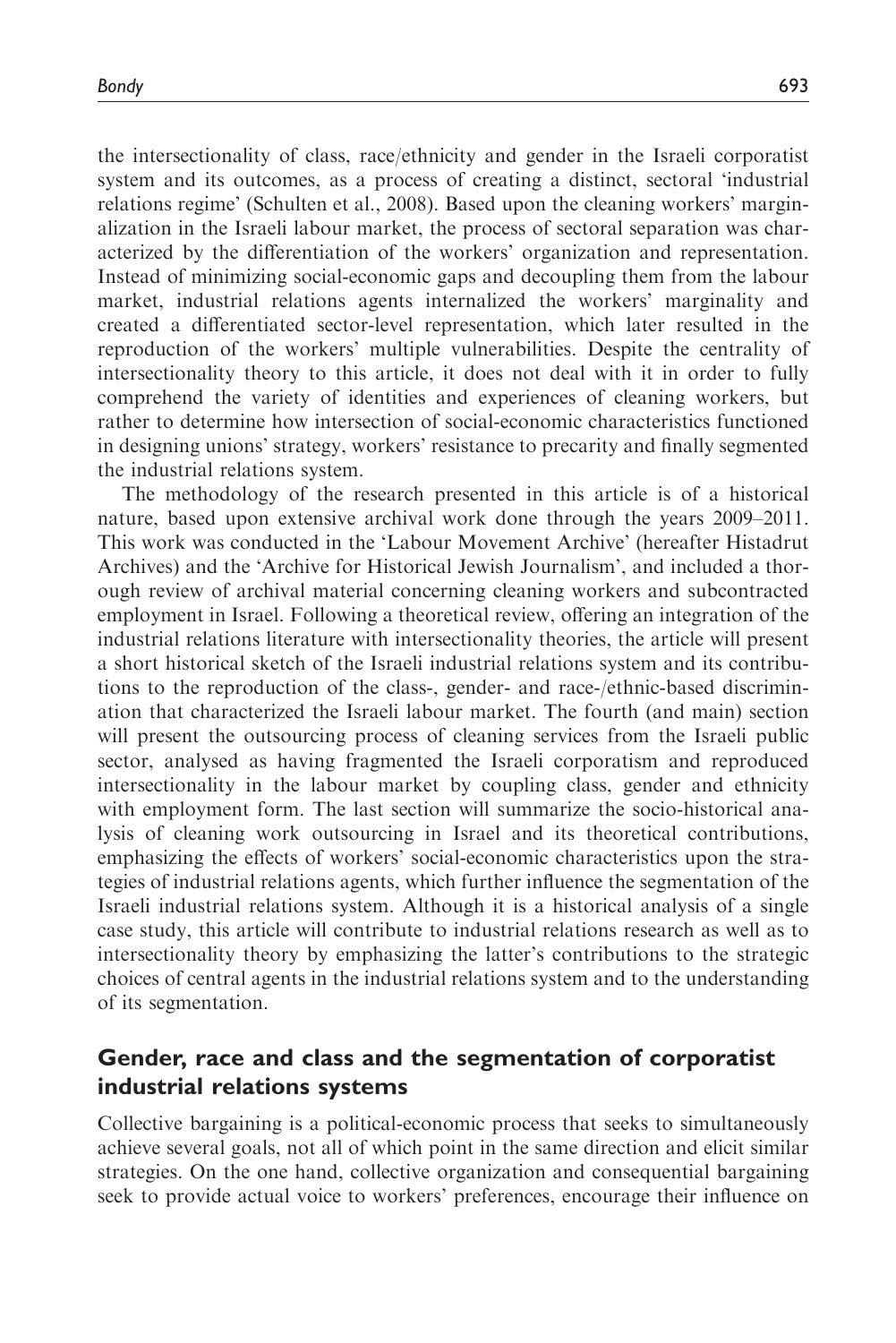employment relations and act as a mechanism for ongoing dispute resolution at the enterprise as well as higher levels of negotiations. On the other hand, collective bargaining aims to monopolize wages and to extract them from the unilateral control of employers (Freeman and Medoff, 1984). These goals can be achieved in different ways that characterize different sorts of social structures. One type that will be discussed in this article is the corporatist industrial relations system, comprising centrally governed trade unions and employers' associations (often called 'the social partners'), which, together with dominant state involvement, creates central bargaining institutions and wide coverage of sectoral or national collective agreements (Schmitter, 1974). Alternative types take a more pluralist-liberal form, emphasizing more fragmented collective bargaining, concentrated at the enterprise level (for a comprehensive review, see Ferner and Hyman, 1998; Traxler et al., 2001).

The corporatist industrial relations system is based upon the organization of workers and employers and the delegation of their political-economic power to a coordinated and centralized structure – at the sector, occupational or national level – thus creating encompassing forms of representation and bargaining (Hyman, 2001). This centralized bargaining structure depends on the social partners' ability to win their constituents' legitimacy to form encompassing interest-representation, usually based upon industrial sectors (Baccaro, 2000; Bechter et al., 2012; Crouch, 1993; Ebbinghaus and Visser, 2000). In turn, through centralized bargaining, the social partners promote equality amongst bigger class-based groups that monopolize certain parts of the labour market, thus wielding greater means to affect the distribution of wealth and capital profits. The centralized bargaining structure also allows greater control over labour market measures and outcomes, such as labour costs, working time, income inequality, occupational flexibility, etc., supported frequently by the state (Traxler, 2003). Besides collective bargaining, centralized social partnership creates an institutional opportunity to promote the social partners' wider joint interests through the direction of power to other political and economic fields (Koukiadaki et al., 2016; Marginson et al., 2014).

Whilst centralization allows for widening the scope of collective agreement coverage and effects in the labour market, it often comes with a corresponding decline in the representational capacities of trade unions. By allocating power resources from the level of the company to the level of the sector/occupation or to the national (peak) level, trade unions face the risk of reduced representational capacities and functions that can lead to losing their bottom-up legitimacy resources (Baccaro, 2003; Grinberg, 1991; Streeck, 1982).

The tension described here, between monopoly (created through centralized bargaining) and voice (created through the direct representation of constituents), stands at the heart of many industrial relations systems (Baccaro, 2000; Freeman and Medoff, 1984; Streeck, 1982). In several cases, these tensions are dealt with through mechanisms of coordination that promote constant negotiations between agents at different bargaining levels (Baccaro, 2000; Baccaro and Locke, 1998; Iversen, 1996). These mechanisms of coordination, designed to concert between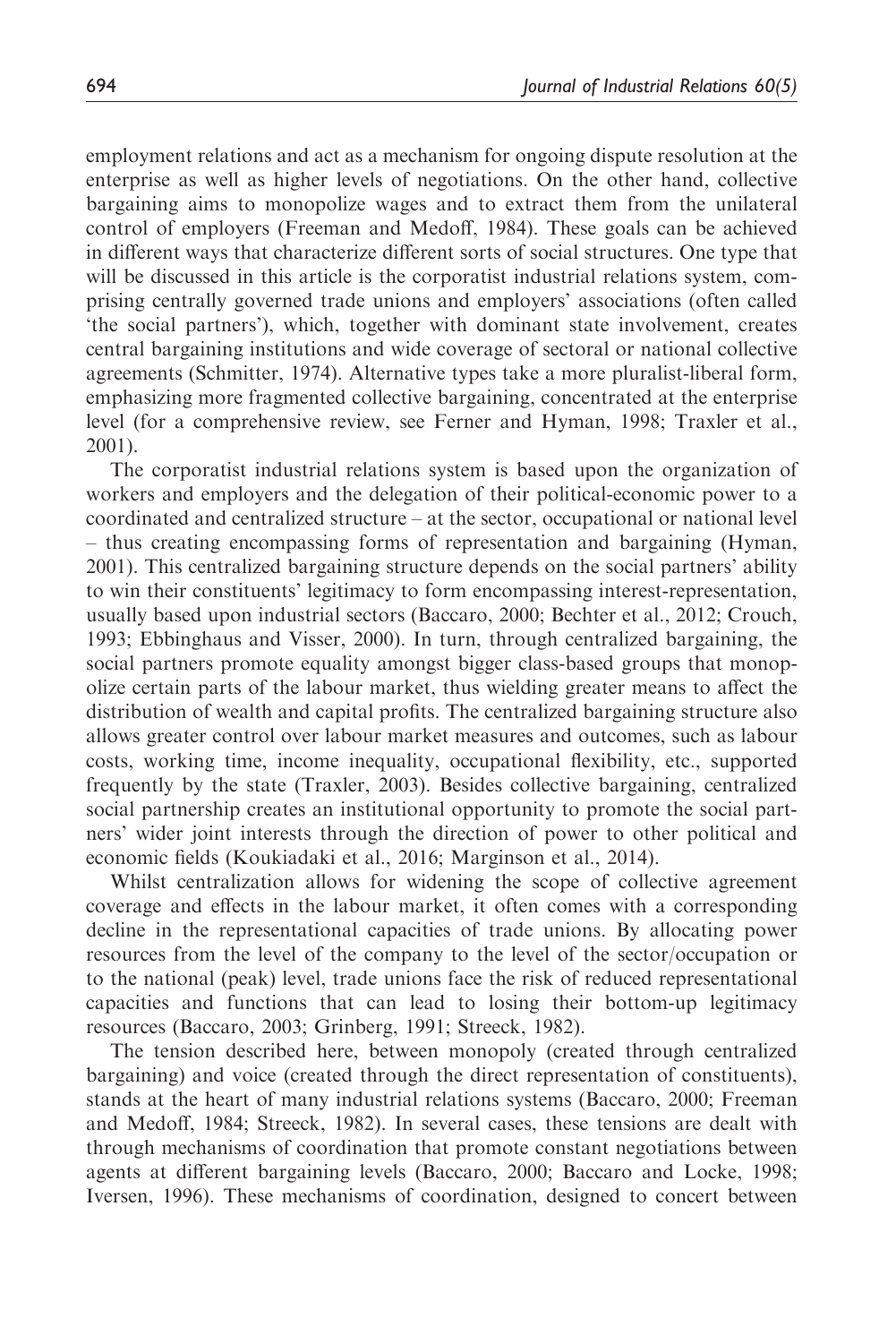different needs and bargaining levels, induce cooperation between different actors and the cohesion of the sectoral/national industrial relations system (Ebbinghaus and Kittel, 2005; Kjellberg, 2000). By doing so, unions attain greater ability to create and maintain central governance over the labour market while preserving significant workers' representation (Kjellberg, 2000). Combined with companylevel mobilization and an equity-tilted representational bias, efficient coordination efforts often strengthen the legitimation for centralized (sectoral/national) bargaining and promote forms of 'representational justice' (Briskin, 2014b). 'Representational justice' seeks to improve the representation of women's (as well as other underprivileged social groups) interests, in trade unions and in the process of collective bargaining, as a means to emphasize social and economic equality in both the labour market and the industrial relations system (Briskin, 2014b).

Without the overt emphasis on coordinative dialogue between bargaining levels and promotion of 'representational justice', this alleged trade-off can lead industrial relations agents to compromise the diversity of their constituents' interests– either by aiming for a general common ground, through representation of the imaginary 'average member' (Bryson et al., 2011), or by acting against the interests of weaker, more vulnerable social groups (e.g. ethnic minorities, women) in favour of maintaining central control, thus reproducing the existing social stratification (Briskin, 2014a). This process, focusing on wide class-based representation, can lead to the segmentation of the allegedly unified corporatist structure on the basis of existing social divisions, thus reducing its prospects for social-economic change (cf. Grinberg, 1991). As Holgate et al. (2006, cited in Alberti et al., 2013) have argued, 'a sole focus on class, to the exclusion of ethnicity or gender sometimes fails to uncover the myriad of social processes that positions workers in the labour market and the workplace'.

Within the analysis of labour market segmentation, the intersectionality of social 'positions' has drawn growing attention to forms of precarious employment and the link they have with socio-demographic features (e.g. Tatly et al., 2012).

Since the late 1980s, scholars have pointed at the intersection of gender and race characteristics with precarious employment and demonstrated that precarious work is more common among women, ethnic minorities and other socially marginal groups (Acker, 1999; Benjamin et al., 2010; Tapia et al., 2017; Williamson and Baird, 2014). The linkage – between gender, race and class – creates labour market segmentation (Brown and Misra, 2003), often institutionalized as 'inequality regimes' (Acker, 2006). These 'inequality regimes' are both a universal and particular phenomenon, affected by the universality of gender/race discriminatory appropriations, by their local expressions (and intersections with class) as vulnerable positions, as well as by unions' strategic capabilities to address labour market marginality (Briskin, 2006, 2014a, 2014b; Kaine, 2017; Tapia et al., 2017).

As will be argued also in this article, the intersection of gender, race and class functions as an oppressive mechanism and a 'control matrix' (Collins, 1998) that better explains the design of modern class structure and division of labour, as well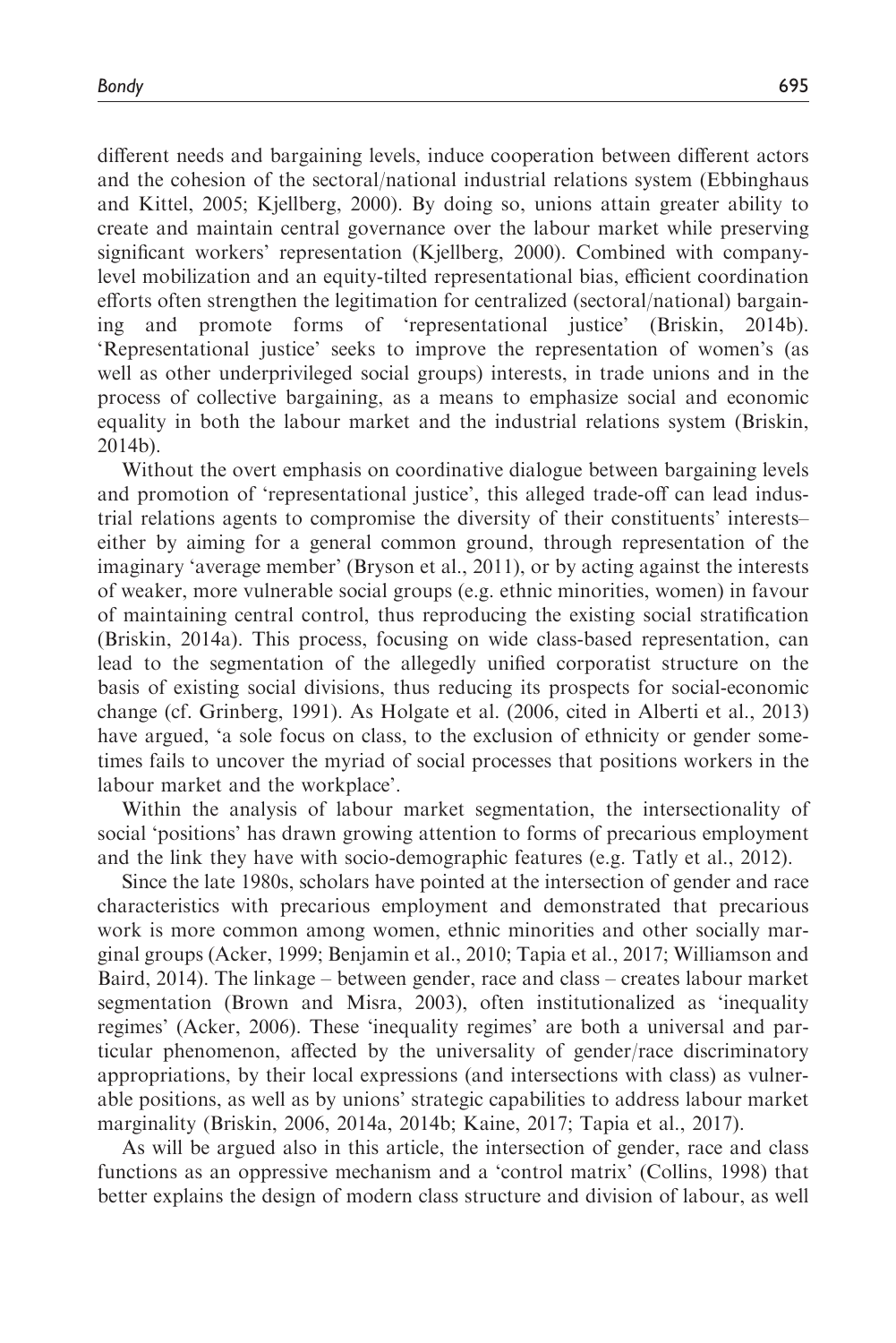as the design of industrial relations systems and their social-economic effects (Healy et al., 2006). Although it occupies a rather marginal place in traditional industrial relations research (Holgate et al., 2006), the intersections of gender and race (as well as other vectors of disadvantage) have gained some important ground in the research of recent changes taking place in many industrial relations systems (Healy et al., 2006). This research trend can be divided into two streams – (1) analysis of (new) representation models and (2) critical evaluation of collective bargaining results. In the first stream, research has demonstrated the creation of new models for the representation of disadvantaged workers' groups, such as women (Briskin, 2006), migrants (Alberti et al., 2013; Lillie and Greer, 2007) and the elderly (Kainer, 2016). In the second stream of research, one can find critiques of unions' capabilities and an emphasis on adopting what Briskin calls 'gendered social unionism', actively promoting the interests of multiple disadvantaged groups in the labour market (Briskin, 2014a; Grimshaw et al., 2017; see also 2013). These works demonstrate that when agents in industrial relations systems lack strong coordination mechanisms (based on multilevel organizing and bargaining) and political obligations to promote equality and inclusion of marginal social groups, the system's institutions often do not eliminate the effects of social-economic vulnerability in the labour market, but rather reproduce them.

Focusing on the importance of an intersectional perspective on union representation and collective bargaining, Briskin (2014a, 2014b) offers trade unions two different models of work – the 'gender social unionism' and the 'representational justice' paradigms. Insisting that 'union movements can use collective bargaining to advance an alternative vision generated by and for an increasingly diverse membership' (Briskin, 2014a), Briskin elaborates a complex critique of union representation and its ability to address existing 'inequality regimes'. Through an analysis of 'union revitalization' strategies, Briskin stresses both the insufficiency of unions' actions towards social-economic vulnerability and inequality and the liberating potential of new approaches. Together with recent research on 'union revitalization' (cf. Ibsen and Tapia, 2017; Murray, 2017), these critics join an increasing trend to combine insights from intersectionality theories and industrial relations research in explaining current trends of reproduction and change in inequality.

Combining these theoretical insights and industrial relations socio-historical analysis, this article will track the ways in which gender, race and class intersected in the development and regulation of cleaning work and in the process of its outsourcing. Highlighting the gender–race–class intersections that exist in the Israeli labour market, specifically in the cleaning sector's collective representation and outsourcing process, this article will suggest new insights regarding the institutionalization of the 'inequality regime' – through its incorporation into the structure and logic of the industrial relations system and into its agents' strategic choices. Lacking sufficient coordination mechanisms and an obligation to provide 'representational justice', the Israeli industrial relations agents chose to regulate the employment conditions in the cleaning sector through its agreed outsourcing. Thus, these agents institutionalized their control over the sectoral labour market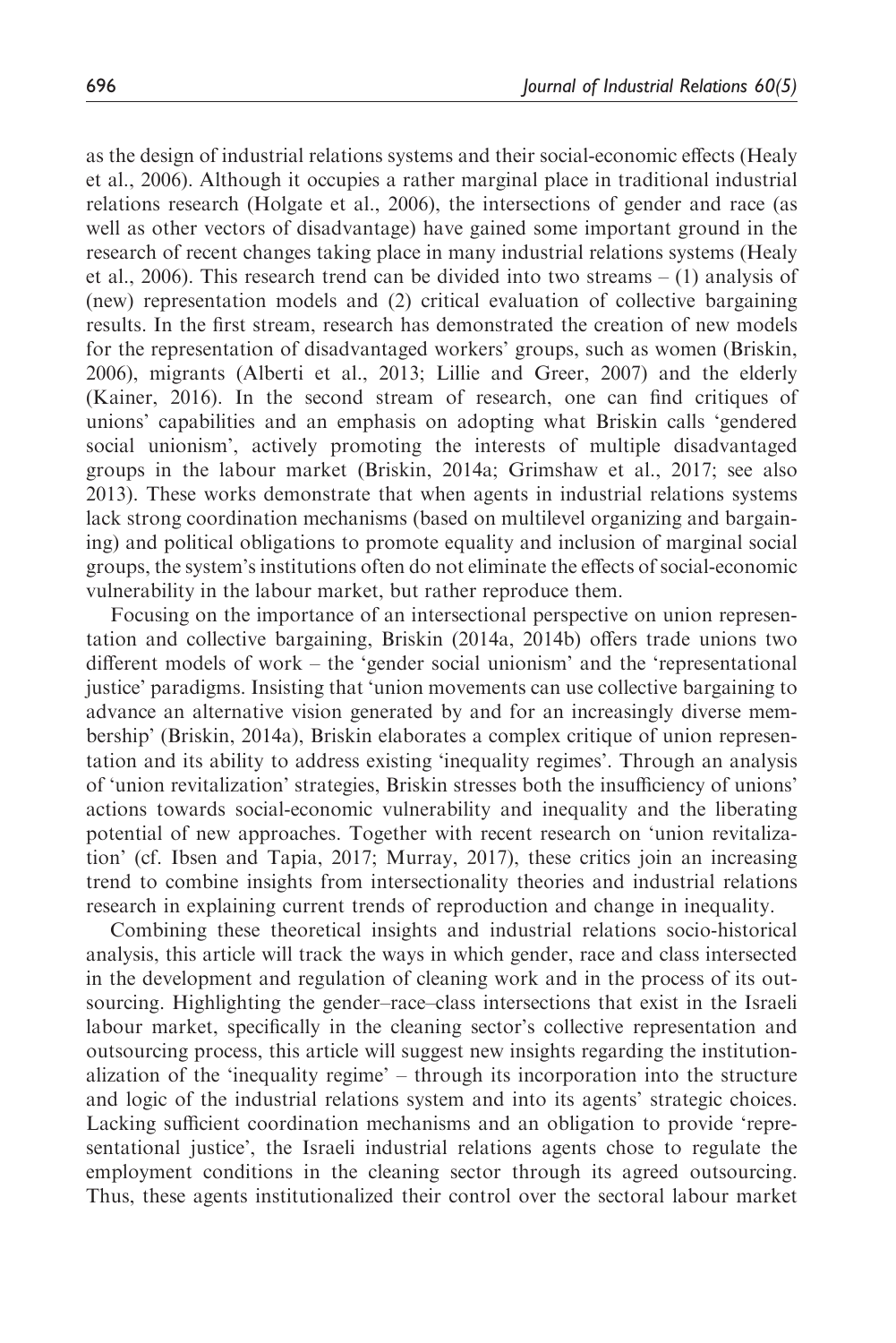while reproducing its segmentation, manifested in the workers' marginality and the neutralization of their potential agency.

# Israel – industrial relations history and gender/race marginalization

Under the influence of the then-prevalent Ghent system, Israel's industrial relations were modelled as a corporatist system, based upon a monopolist trade union (the General Histadrut, henceforward 'the Histadrut') with high rates of membership and broad coverage of collective agreements (Haberfeld, 1995). Even before statehood, and later in formalized fashion with the legislation of the Collective Agreements Law (1957), bargaining was recognized at multiple levels (Mundlak, 2007). Public-sector bargaining was (and remains) centrally coordinated to a large extent, being conducted with multiple employer entities in the public sector and backed by strong government–union connections (Grinberg, 1996; Mundlak, 2007). Private-sector bargaining was more fragmented to begin with, but nonetheless featured similar central institutions emphasizing sectoral collective bargaining. Sector-level bargaining was the main bargaining instrument that developed at different periods, for different sectors, and also declined unevenly for different sectors of the economy.

In both the public and private sectors, industrial relations peak governance was highly coordinated between the three pillars of the corporatist industrial relations system – the Histadrut, the government and (in the private sector) the private employers' associations. This coordination was based first and foremost on political party affiliation (which, until 1977, was congruent in the Histadrut and government), but also on mutual interests – in a centrally governed labour market as well as in reproducing institutional power. But lacking intra-sectoral coordination mechanisms, central governance was never perfect. The tensions were always there, expressing uneven contentment from bargaining centralization and wage levelling (Grinberg, 1996; Mundlak, 2007). These tensions, between central institutions and company-level organization, were not evenly distributed throughout the labour market and the industrial relations system, but rather sectorally segmented. While public-sector and industrial workers were more strongly inclined to battle centralized bargaining structures, other sectors demonstrated much less rankand-file activism and conflict. This variegation as regards independent activities and conflict with centralized institutions was based upon socio-historical constructs as well as the economic significance of the sector. Consequently, differences in the economic value of sectors and in their workers' social capital led to difference in their 'voice' capacities, both inside and outside the formal institutions and in their ability to resist centralized coordination and control.

Alongside corporatist institutions and a centrally governed wage policy, the Israeli labour market features significant measures of ethnic and gender discrimination. Despite significant progress in many socioeconomic arenas, the Israeli labour market is usually depicted as being based on the 'legend of equal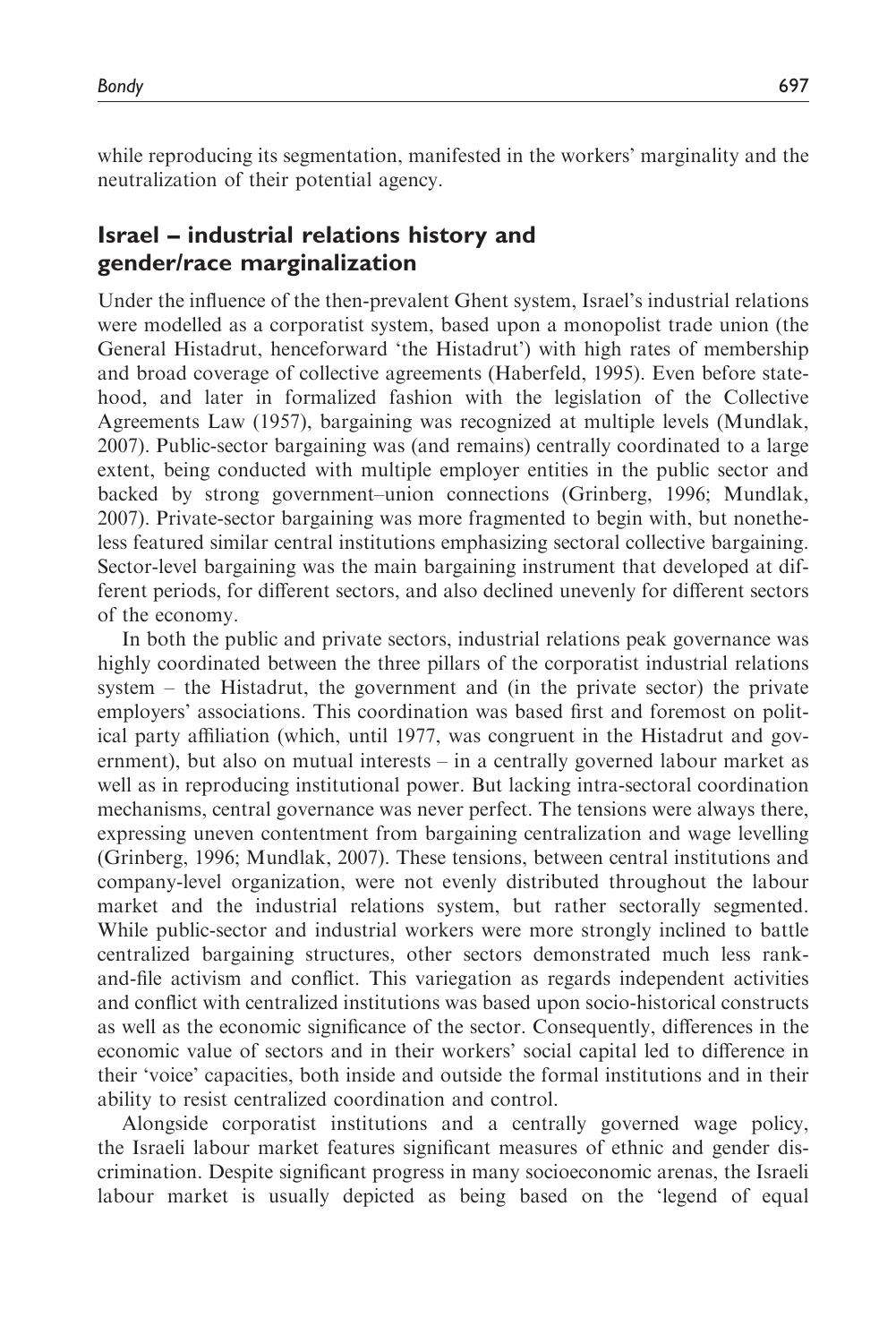opportunities' – making it possible to imagine gender/race equality in the face of a discriminatory reality (Izraeli et al., 1999). Gender and race intersect in the Israeli labour market through employment and professional segregation, increasing wage gaps, and a gendered division of labour (Bernstein, 1983; Izraeli, 1979). Many researchers agree as to the ongoing reproduction of a heavily racialized/gendered labour market, reflected in educational/vocational training, professional segregation, as well as employment forms (traditional and stable vs new and precarious) (Benjamin et al., 2010).

The massive waves of immigration, which shored up the Israeli state through its first decades of existence, strengthened the social link between gender, race and class position. Despite significant state investment in women's inclusion in the labour market – also demonstrated in the high proportions of women workers in the public sector – racialized women, mainly of Mizrachi (North African and Middle Eastern) origin, were heavily discriminated against. As many Ashkenazi (European and North American) women entered the public sector during the 1950s and 1960s, Mizrachi women became concentrated in private-sector services, which during the period under investigation here were highly labour intensive and paid low wages (Bernstein, 1983; Swirski and Bernstein, 1993). Private-sector services, comprising cleaning, security, hostelry and retail, offered low-skilled and demeaning jobs (with low social capital) and consequently attracted workers from marginal social groups.

Due to the low social capital – of the occupation and the workers – these service sectors drew little social attention, from either public discourse or labour market institutions. Operating in the margins of the labour market and employing marginal workers, they were characterized by a comparatively low union membership rate and consequential low collective agreement coverage rate, usually associated with low wages and social benefits. While Ashkenazi women, both veterans and newcomers, were mobilized in the labour market, Mizrachi women (as the Israeli 'women of colour') had relatively lower prospects for mobility. Mizrachi women's presence in the public sector was miniscule, their areas of residence were often in the geographical periphery (resulting in fewer work opportunities), and their education level was much lower than that of their counterpart Ashkenazi women (Bernstein, 1981). Accumulating marginal positions characterized these women's location in the 'Inequality Regime', as it developed in Israel since the pre-statehood period (Margalit-Stern, 2006).

## Bargaining for outsourcing – the creation of subcontracted cleaning work in Israel

The place of the cleaning sector in the Israeli industrial relations system has some unique aspects that originated with the Histadrut's struggle against its very existence as an independent sector, which is based on subcontracted cleaning services. This struggle, which in some ways is still taking place under the banner of 'The Struggle for Direct Employment' (Amos and Baharav, 2012), was directed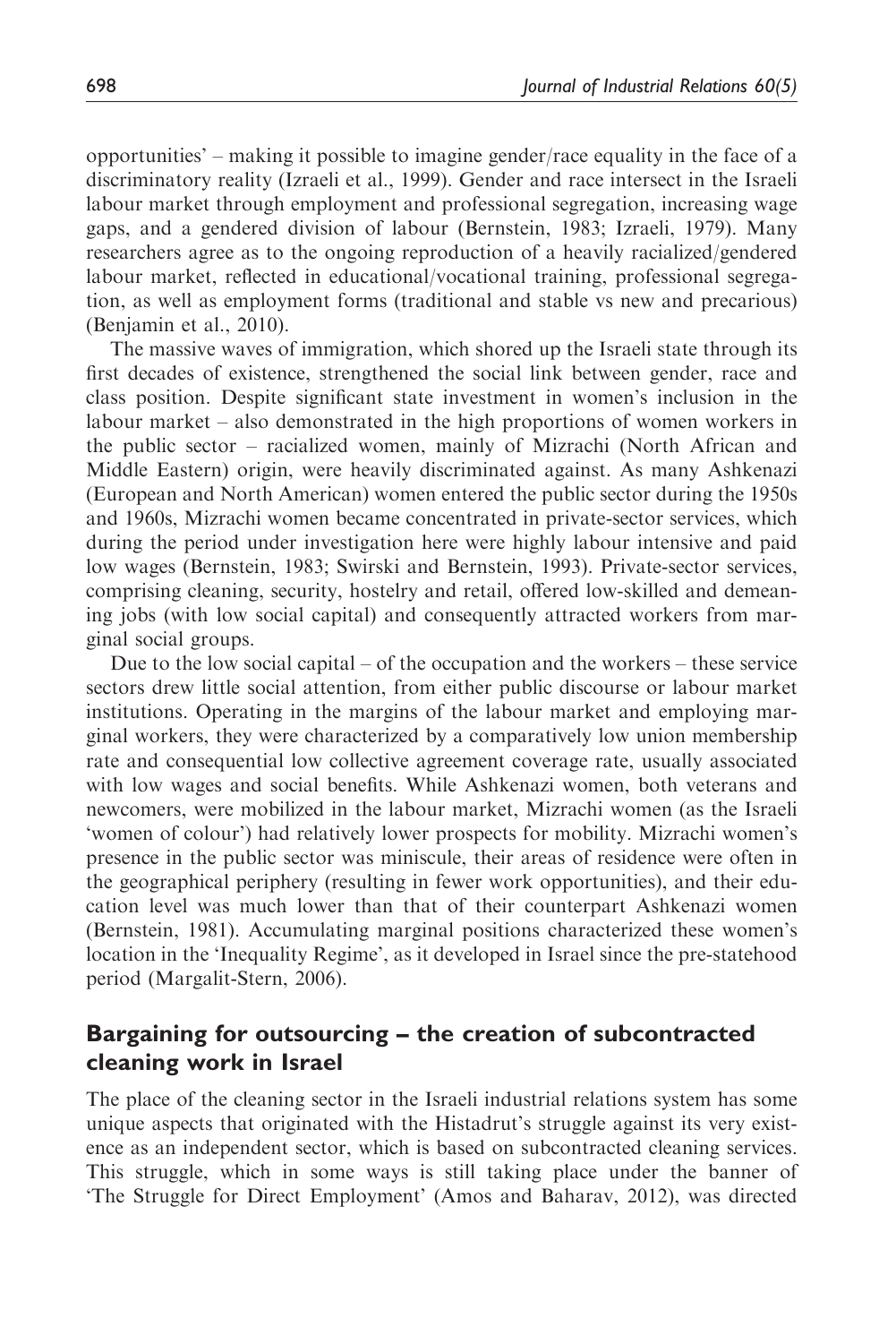by the Histadrut through the 1950s and 1960s. But in the face of centralization processes in the industrial relations system and the gradual organization of the service sector employers, the Histadrut's approach to the cleaning sector and its common subcontracted employment relationship changed from struggle to compromise. The next part of the article will present the socio-historical analysis of this process and its consequences for the sectoral industrial relations system.

From the start of the Jewish political-economic organization in Palestine/Israel of the 20th century, and even more so since the foundation of the Histadrut in 1920, gender- and ethnic-based discrimination existed in the Israeli labour market (Bernstein, 2008; Shalom-Shitrit, 2003). Gender-based discrimination in the young Israeli labour market and in the labour movement institutions has been researched by several scholars, who have depicted some harsh marginalization processes from professional segregation (Izraeli, 1979) to political silencing (Bernstein, 2008) and co-optation (Izraeli, 1983). Similarly, ethnic discrimination in both the labour market and the labour movement has been described as originating in institutional policy and discourse and leading to similar professional segregation (Bernstein and Swirski, 1980; Shalom-Shitrit, 2003). Despite the attention paid by research to the intersections of gender, race/ethnicity and class in Israel, their mutual contribution to industrial relations segregation and vulnerability has rarely been addressed (but for a few exceptions, see Lurie, 2013, 2014, 2017).

Nonetheless, recent research shows that the cleaning sector in pre- and poststatehood Israel was considered to be a low-status and low-wage occupation and was populated mainly by women – newcomers as well as veterans, many of them of Mizrachi origin and from the social and geographical periphery of Israeli society (Bernstein, 1981; Margalit-Stern, 2006; Tabibian-Mizrahi, 2012). As one newspaper records:

there has been wide resistance among the women to this work [in cleaning], before statehood and right after statehood ... educated women were aggressively opposed to service work which they saw as an inferior and demeaning job ... wage level was very low ... [and it] changes in accordance with the worker's age and ethnic origin. (Davar HaPoelet, August–September 1950)

In the face of growing numbers of females entering the public sector, and as part of the larger mobilization of women in early-statehood Israel, the cleaning sector was gradually painted in ethnic colours. In contrast to other workers in the public service, whose working conditions were based on joint state regulations and central collective agreements, the cleaning workers were not directly represented by a general or local trade union or covered by a collective agreement, and were only randomly considered amongst the regular civil service. Without a clear directive concerning the employment of cleaning workers, each bureau and institution in the public service developed different employment methods and conditions for them. Diverse employment conditions characterized the fundamental precariousness of cleaning work in the Israeli public sector, and its subjugation to local and changing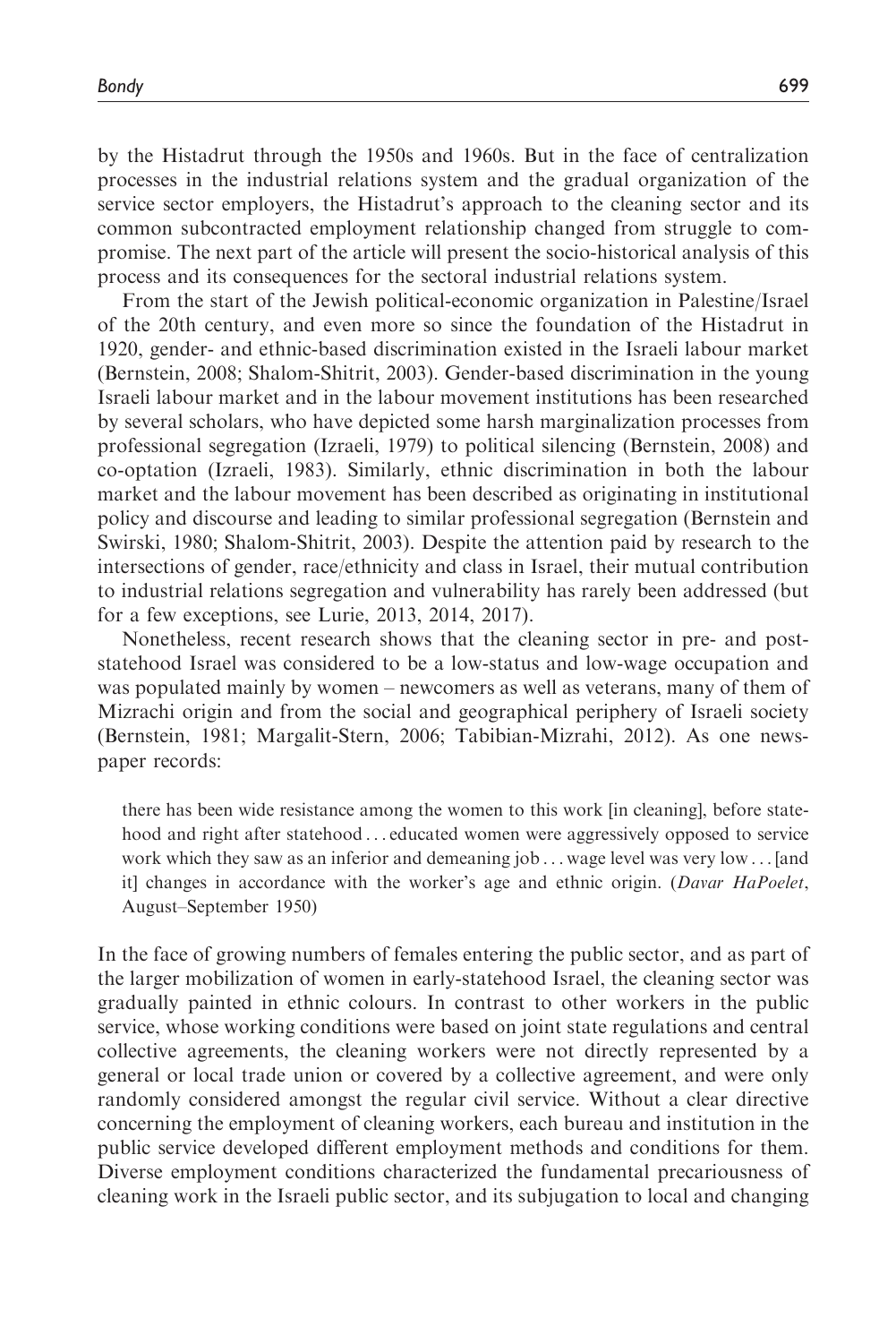staff, policy and management. Thus, a cleaning worker could have been a permanent 'insider' civil servant in the Ministry of Health or employed in a fixed-term or temporary contract in some other administration or governmental institution, as well as a self-employed worker.

This diversity of employment conditions was unique in the Israeli public sector of the 1950s, where the large majority of workers were covered by central collective agreements (Mundlak, 2007). But like many Mizrachi women in 1950s Israel, cleaning workers were not considered to resemble 'normal' public-sector employees, as stated explicitly in the internal correspondence of the civil-service commissionership:

most of the workers originate from uncivilized social strata, their demands are often exaggerated, there are many social cases amongst them, frequent pregnancy situations, extremely low work discipline, and there's a need to consider their work after regular working time and the supervision is almost impossible. (Internal correspondence of the civil-service commissionership, 1953; Tabibian-Mizrahi, 2012)

The socio-demographic origin of the cleaning workers, which allegedly affected their morality, professional abilities and discipline, prevented their incorporation as regular public-sector employees. Such allegations were repeatedly made throughout the 1950s and 1960s, providing 'reasoning' for the inferior labour market position of cleaning workers. This discourse was adopted also by union officials, as quoted in a monthly labour movement women's magazine:

The institutional cleaning workers' problems often look weird and exceptional; they are incomprehensible to other workers... [in everyday life there isn't any] practical connection between the cleaning workers and the other workers. The social distance also creates alienage for cleaning workers' special problems. (Davar HaPoelet, 1959)

Despite the formal decision in the civil service with regard to unifying the conditions of cleaning workers, many state and governmental agencies still employed them under diverse and changing employment forms and conditions.

In this situation, with a centrally governed industrial relations system and continued workers' marginalization, Histadrut action was required – to represent the workers and bargain collectively for their employment conditions in the public sector. But instead of promoting 'representational justice' (Briskin, 2014b), emphasizing workers' interests' representation and the regulation of workers' conditions on a professional basis (similar to other professions in the public sector), the Histadrut produced a unified top-down 'occupational' wage rate (combined with mutually funded social benefits), subordinating them to the centrally governed industrial relations system without giving the opportunity for their direct representation and collective voice. This top-down wage directive was a first step in the evolution of Histadrut strategy in the sector – excluding the cleaning workers from public-sector collective agreements and confining them to special and distinct wage rates.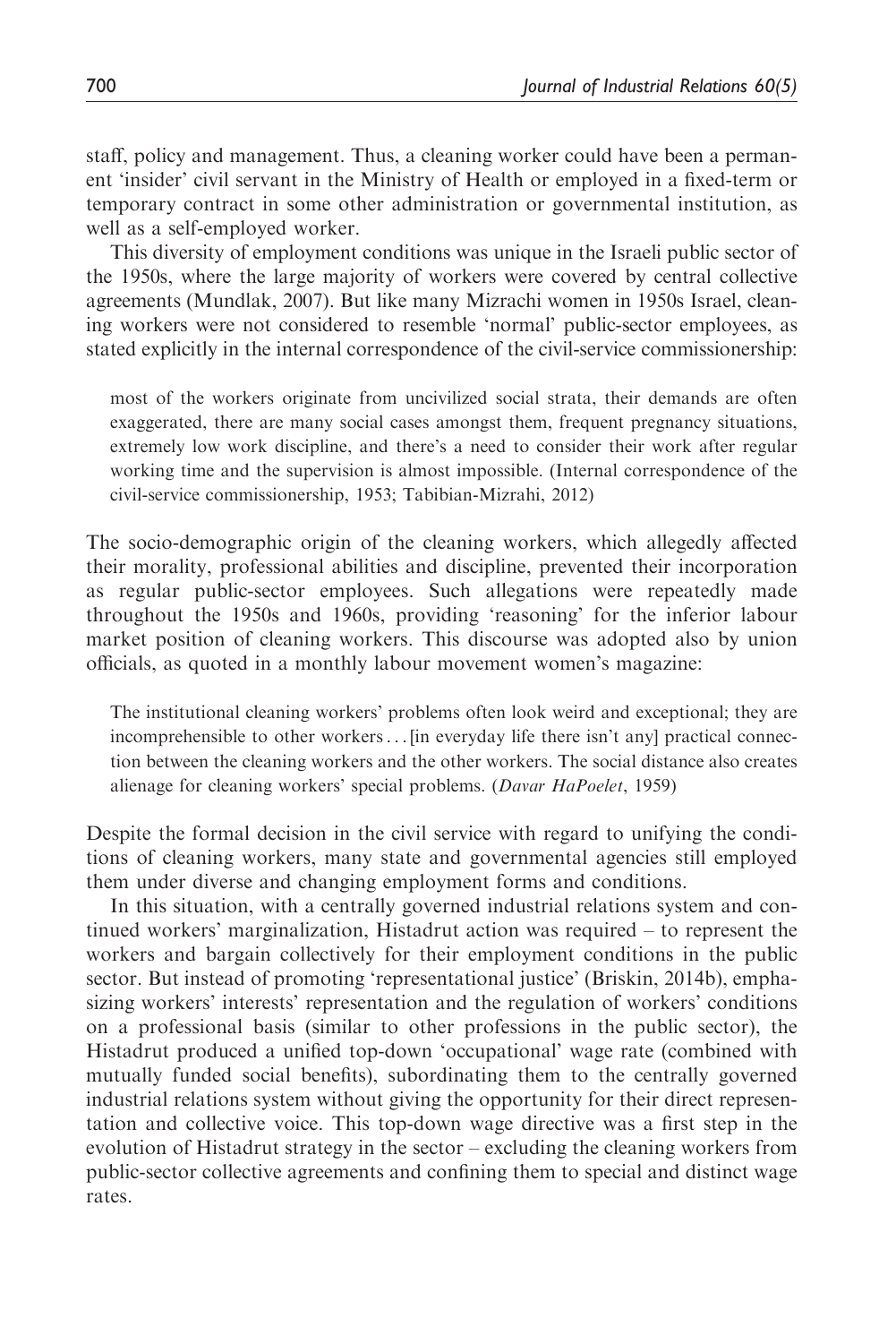Bondy 701

Due to the external regulation of wages (which remained unenforced due to lack of workplace activity), workers' marginality was reproduced. Under the high unemployment rate, which persisted in Israel throughout the first decade of its existence, continued low and unenforced wages did not pose any major problem for the public-sector employers, as the available labour force was sufficient. But following the inception of full employment in 1959, a growing labour shortage became evident in cleaning work, which led to public-sector management's first attempts to externalize the entire occupation through outsourcing. Through the beginning of the 1960s, numerous public-sector entities chose to outsource cleaning work, but not being centrally regulated, the process encountered the Histadrut branches' objection, expressed through formal and informal labour disputes. In sharp contrast to the previous disregard of cleaning workers under public-sector employment, the introduction of outsourcing practices into the public sector was perceived as a declaration of war upon organized labour and provoked significant resistance. The Histadrut branches and locals reacted fiercely – condemning outsourcing processes and exerting industrial action in the face of any attempt to do so.

One example of this kind of resistance occurred in the new campus of The Hebrew University in Tel Aviv in 1962:

Evacuating trash is banned ... as the Tel Aviv workers' council [the Histadrut local offices; A.B.] demands status recognition and employment rights for cleaning workers and rejects the transfer of the work to a cleaning subcontractor, creating a shutdown threat to the local campus. (Davar, 20 May 1962)

As a consequence of campus management's intention to outsource cleaning work to a private subcontractor 'that will carry the burden of 7 extra workers' (Davar, 20 May 1962), the Histadrut local office declared industrial action demanding the cancellation of the outsourcing attempt. Throughout the Tel Aviv campus struggle, the two institutional actors (the Histadrut and the public employer) were very active – managing the campus-based campaign against outsourcing – but the workers were not to be heard anywhere. These were 'The most unprivileged ... [the] weakest workers in the labour market ... originating from transit camps and occupied with many children' (Maariv, 21 June 1962). The local workers' council carried the banner of the industrial action, holding a 6-week strike of all campus services, which drew press attention and sparked major outrage among both students and university staff. The former even tried to break the strike themselves (Davar, 25 May 1962).

Similar struggles went on in different public institutions against the new trend of outsourcing cleaning work in their establishments, fuelling a widespread publicsector workers' protest and struggle. Local workers' committees and Histadrut branches led organized industrial resistance in the face of outsourcing, but without mobilizing and actively organizing the cleaning workers or integrating them in local collective agreements. On the contrary, in all cases the local struggles went on without central coordination and with no intention of amplifying the workers' voice and no consequential representation by local Histadrut institutions.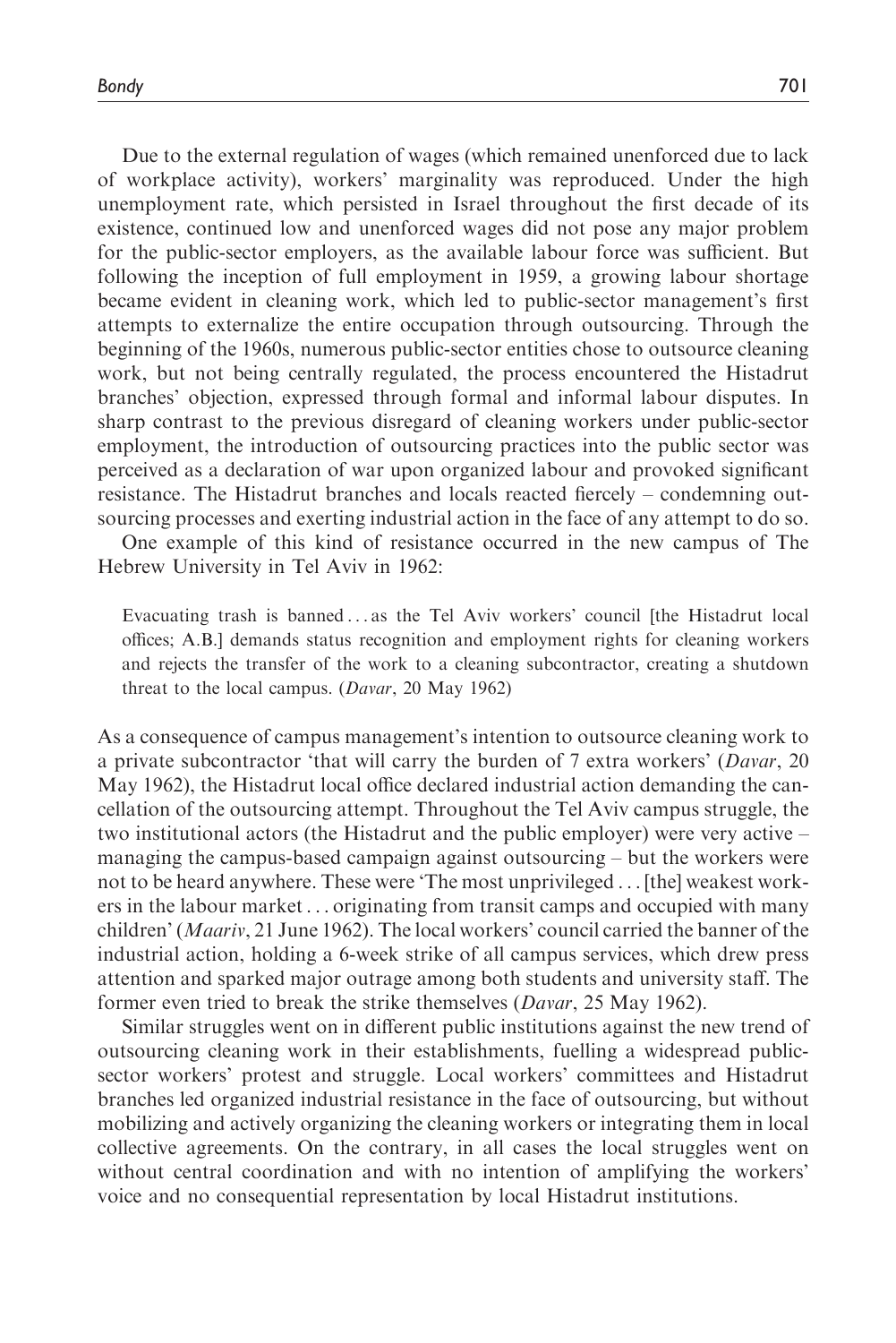Thus far, it might seem that the strategic choice of industrial relations agents dictated the cleaning workers' silence in the face of an ongoing battle for a good cause – against outsourcing; but the archival material discloses a somewhat different picture. While Histadrut branches were fighting their battle against outsourcing of cleaning services 'above the cleaning workers' heads', the workers chose a different path. By conceding public-sector direct employment and the consequent social benefits, cleaning workers were able to draw higher wages as well as more flexible working arrangements working through subcontractors. A central (female) Histadrut official described the issue in a special report:

There's a [new] situation where governmental offices and other public institutions cannot get cleaning workers from the [public] employment service because they rather work- ... [through] private institutions (free wages) [nonregulated wages with no social benefits; A.B.]'. ('Women Workers Section Report', 1965, Histadrut Archive – IV-217-2-556)

Confronted by institutionalized conflict regarding the mere possibility of outsourcing, the workers demonstrated an independent will and chose their immediate interest – in higher wages – against the Histadrut's top-down wage/social benefit rates. This choice was described by Histadrut officials as a 'catastrophe [deriving] from workers' lack of consciousness as to the importance of basic social benefits and from ... a short-sighted perspective' (Histadrut Archive – IV-217-2-556).

Without central regulations on subcontracted employment, cleaning workers were able to 'exchange' the social benefits that were given in the public sector (derived from the Histadrut's occupational wage rate) for higher basic wages, and as demonstrated by the union functionaries' remarks – this was an appalling trade-off. The workers' active support of subcontracted employment that yielded better wages (at the cost of no social benefits) looks counterintuitive at first glance. But preliminarily, it needs to be remembered, the basic discrimination against the workers under public-sector direct employment had been ignored by representative institutions. As the labour conflict conducted by the Histadrut against outsourcing was detached from the workers' interests and will, they perceived individualist resistance as more efficient. Without sufficient bottom-up legitimation for central representation and governance, and no intra-sectoral dialogue or concertation that could have contained workers' interests in central collective bargaining, cleaning workers chose individualist resistance to direct employment and to Histadrut wage/ social benefits rates. As will be demonstrated in the following paragraphs, this 'difference of opinions' leaned upon one of the basic Histadrut foundations as the owner of pension funds.

In the face of growing employer pressures for outsourcing cleaning work during full employment (Tabibian-Mizrahi, 2012), 'core' workers' resistance grew, joining a general trend of workers' dissent in Israel during the first half of the 1960s (Grinberg, 1996). This trend created a threat to the Histadrut's central wage policy as for the whole industrial relations system, which was based upon centralized bargaining and wage moderation. For example, in the face of 3% wage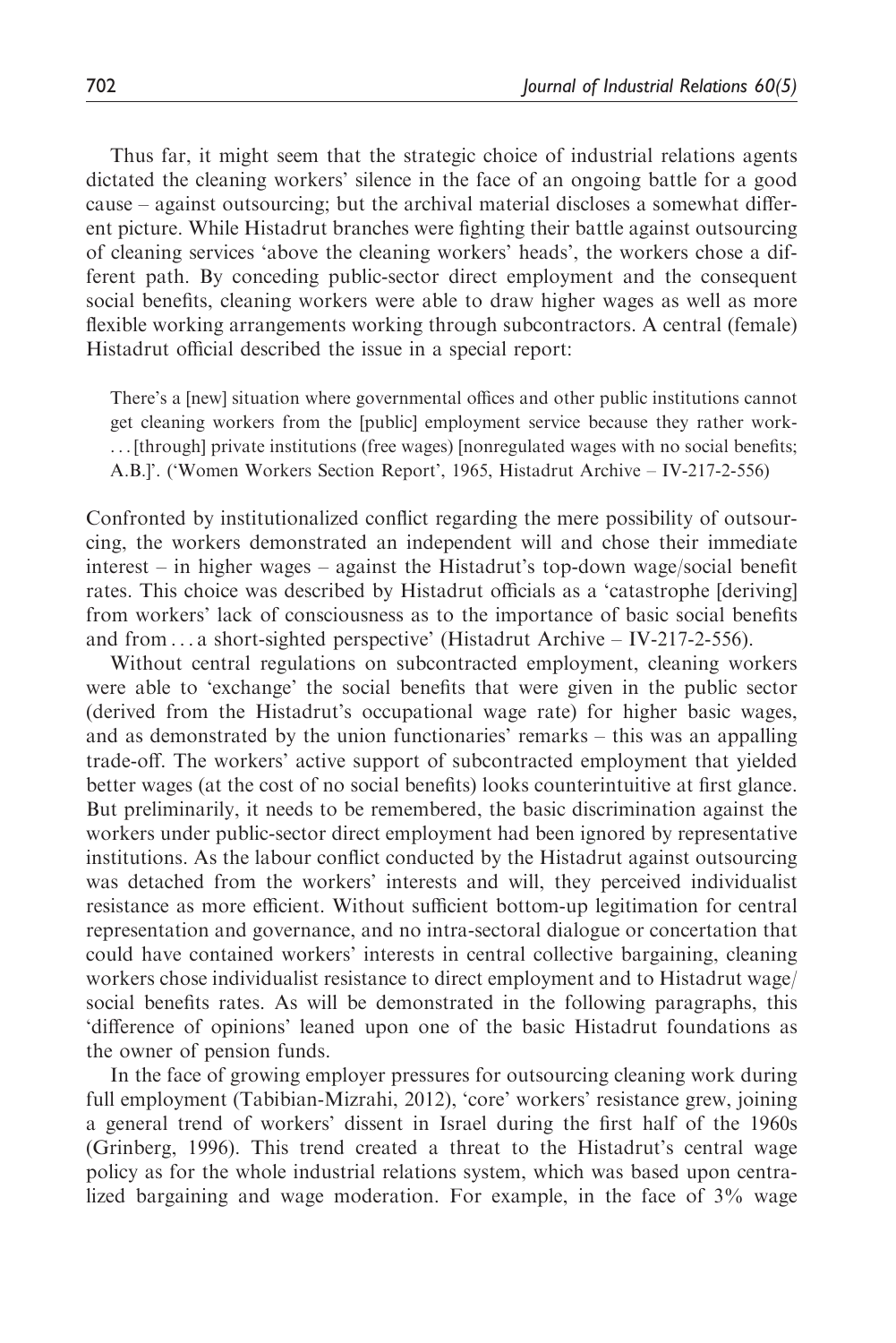increases, implemented in the 1961–1962 peak-level bargaining round, actual wages rose by 15–20% as a result of company-level 'subversive' bargaining and wildcat strikes (Bank of Israel, 1963; Grinberg, 1993). In the face of this real threat, peaklevel corporatist agents decided to suppress the spontaneous bottom-up organizing and striking drives and reform centralized governance in the industrial relations system. Suppressing independent workers' militancy was achieved by economic recession (deliberately initiated by the state and supported by the Histadrut), which started in late 1965, and led to a sharp rise in unemployment from 3% in January 1965 to 12% in January 1966 (Bank of Israel, 1967). The unemployment facilitated achieving the original goal – to suppress workers' independent militancy and recentralize the industrial relations system under peak-level policy – but also led to a change in the policy of industrial relations agents towards the cleaning sector.

With the Histadrut facing threats to its central governance capacities from company-level organizing and striking drives, its peak-level agents withdrew support for the public-sector workers' struggle against outsourcing. With no workers' representation attempts (and constraints), the Histadrut wanted to neutralize industrial conflict as well as to address public employer needs. In order to consolidate internal and external legitimation for a new policy – banning company-level resistance to outsourcing – the Histadrut's leadership appointed a special committee (composed of the services' union officials) that was

certified to meet with the civil service commission, in order to discuss arrangements for the operation of cleaning work in governmental offices using subcontractors, to try to come to an arrangement with them on the matter and to bring the results of the factfinding mission and proposals to the [trade union] department. (Histadrut Archive – IV-217-2-68)

This committee demonstrated the major change that the Histadrut approach to outsourcing underwent following the suppression of workers' militancy, as it sought to settle the cleaning sector's 'outsourcing problem', as stated in the summary of the committee's report:

the committee thinks that in public institutions the work must be done by the institution's directly-employed workers... [but] in institutions that coexist in the same building with other institutions... where the cleaning work is done by a subcontractor – they are allowed to connect with the same subcontractor for the cleaning work. On one condition, namely that this subcontractor has a collective agreement with the Histadrut. (Histadrut Archive – IV-217-2-68; see also Davar, 8 May 1968, 5 March 1969)

While a few Histadrut locals as well as affiliated workers' committees still resisted the outsourcing of cleaning workers, the committee's conclusions – only partially approving outsourcing – paved the way for a subsequent (formal) corporatist agreement among the state, Histadrut and private employers.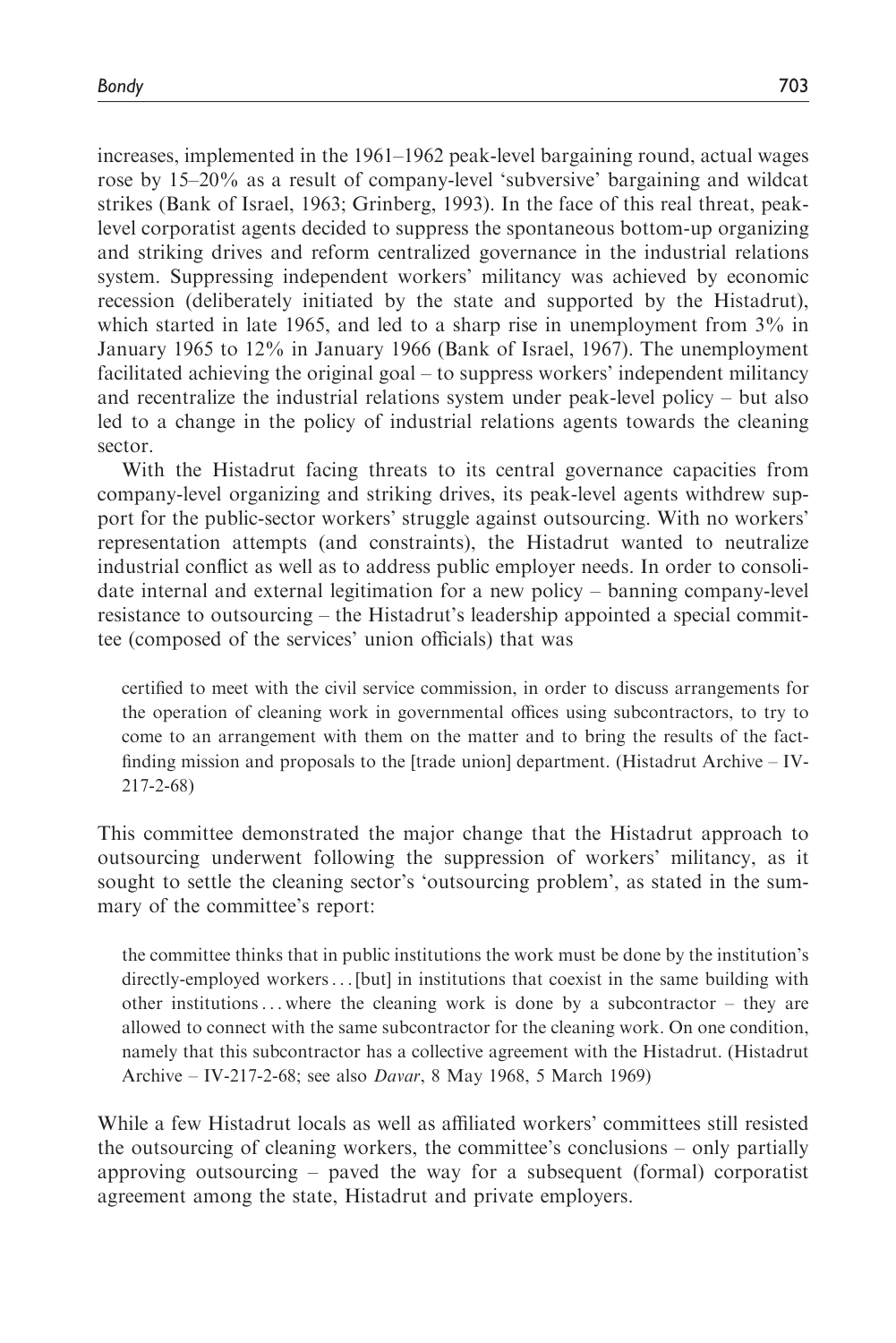This corporatist sectoral pact – which began with the committee's conclusions and recommendations to allow outsourcing of the cleaning work under the conditions of central regulation – continued with the implementation of agreed terms for completion of the process. Following the Histadrut leadership's approval of the committee's recommendations, Histadrut and state officials agreed upon an institutional threshold for the entrance of subcontractors to the public sector in the form of a signed collective agreement – formally ensuring basic wage rates and social benefits. Following this conclusion and the consequent national agreement (with a major employer in the sector), the Histadrut's central committee ordered all local branches to adhere to this agreement and make efforts to implement it through similar collective agreements with cleaning subcontractors in their region. In a rather short period during 1968–1969, the Histadrut went from a declared war against outsourcing to full acceptance of it and denunciation (and restraint) of any other resistance attempts.

Following the violent 'solution' to the workers' unrest and independent struggles (i.e. the calculated recession of 1965–1967), separating the cleaning workers from the public sector (by negotiated outsourcing conditions) became the easiest and preferred way for the industrial relations agents. In the face of no bottom-up organization of the cleaning workers, low levels of political mobilization, and agreed bargaining between the social partners, the weak workers were forced to acquiesce to top-down representation and a separate 'industrial relations regime' (Schulten et al., 2008). As the state (represented by the civil service commissionership), the employers and the Histadrut officials all wanted to gain central control over the sector – in order to control wages, representation, as well as economic resources – they acted in concert to establish an employers' association of the cleaning subcontractors, in order to negotiate and implement a general and extendable collective agreement. Absent any attempts to promote 'representational justice' (Briskin, 2014b) through organizing the weak and peripheral workers, organizing the employers was the best way to regulate the employment conditions of outsourced cleaning workers and exert control over them (interview with Histadrut service-union official, Gershom Herpanes, 20 May 2011).

Soon after an employers' association was established, a sector-level bargaining round began. Detached from the rank-and-file cleaning workers, top-down collective bargaining had no backing of workers' power resources and resulted in a lean, 'minimum plus' collective agreement – ensuring the minimum wage (agreed upon in peak-level agreements), and encompassing pension rights (in funds owned and managed by the Histadrut) and the obligatory deduction of union dues. In return, the employers and their association won a peace clause ensuring the end of the struggle against outsourcing together with other benefits, deriving from the central coordination of employment conditions, that is, the elimination of inter-employer competition (as the collective agreement became an integral part of the public procurement of cleaning services), as well as similar obligatory dues collection (from non-member employers).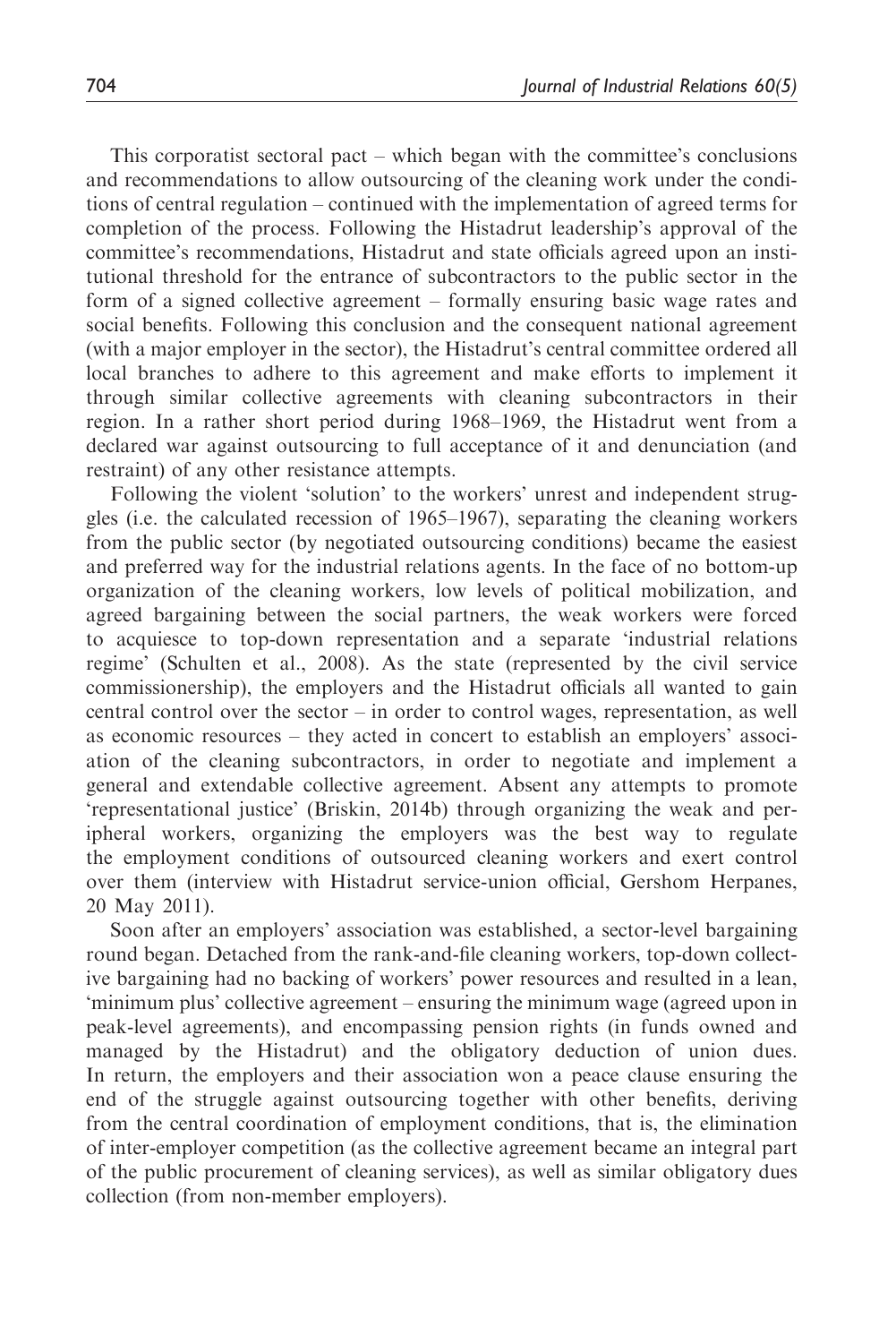As concluded in the first 'corporatist deal' on the outsourcing of cleaning work in 1969, the collective agreement's conditions became an obligatory demand in public-sector procurement, creating a distinguished 'industrial relations regime' (Schulten et al., 2008), separated from public-sector centralized bargaining. But absent workers' mobilization and company-level union activity, the enforcement of basic employment conditions was hit and miss, thus sustaining the formally regulated sector while the workers remained neglected. Once the instrumental goals of the sectoral partners had been achieved, they abdicated from their formal responsibility and public roles and let workers and employers manage the local employment relationship. Having made mutual gains politically and economically, this sectoral social partnership went into hibernation. Without any coordinating mechanisms to concert between sectoral agreements and company-level interests and enforce the sectoral collective agreement, the workers were continuously deprived of their rights. Having no intentions to promote direct organization and representation of the cleaning workers, the strategy chosen by the industrial relations agents (especially the Histadrut representatives) for the regulation of the sectoral employment conditions reproduced the workers' marginality and neutralized any potential for resistant agency.

## Conclusion

In 1955, a labour movement-affiliated magazine quoted one of the (women) Histadrut functionaries about her role as a representative of cleaning workers as saying that 'with no appropriate population wanting to work in this profession, we are obliged to satisfy the great demand with occupationally and culturally incapable [female] workers' (Davar HaPoelet, October 1955). It is from that perspective that cleaning workers were perceived by the monopolist trade union's agents during the formative period – in which cleaning work became an independent sector, subject to a distinct 'industrial relations regime' (Schulten et al., 2008). The importance of the agents' perspective – internalizing and reproducing the cleaning workers' social-economic vulnerability – was demonstrated in this article through its contribution to the union's strategy. Utilizing the structure of the Israeli corporatism, based on central control and low intra-sectoral coordination capabilities, the union's agents promoted the creation of authoritarian governance over the sectoral industrial relations system through its collectively agreed outsourcing. The socio-historical process depicted in this article thus demonstrates the way union agents' agenda promoted the institutionalization of cleaning work as precarious employment, perpetuating the intersection of class, race/ethnicity and gender.

In analysing the social and structural marginalization of a specific segment of the Israeli labour market, this article has demonstrated how the industrial relations agents' representative work subjected cleaning workers to what Acker (2006) calls an 'inequality regime', based on the intersectionality of class, race/ethnicity and gender. Looking into the socio-historical creation of the cleaning sector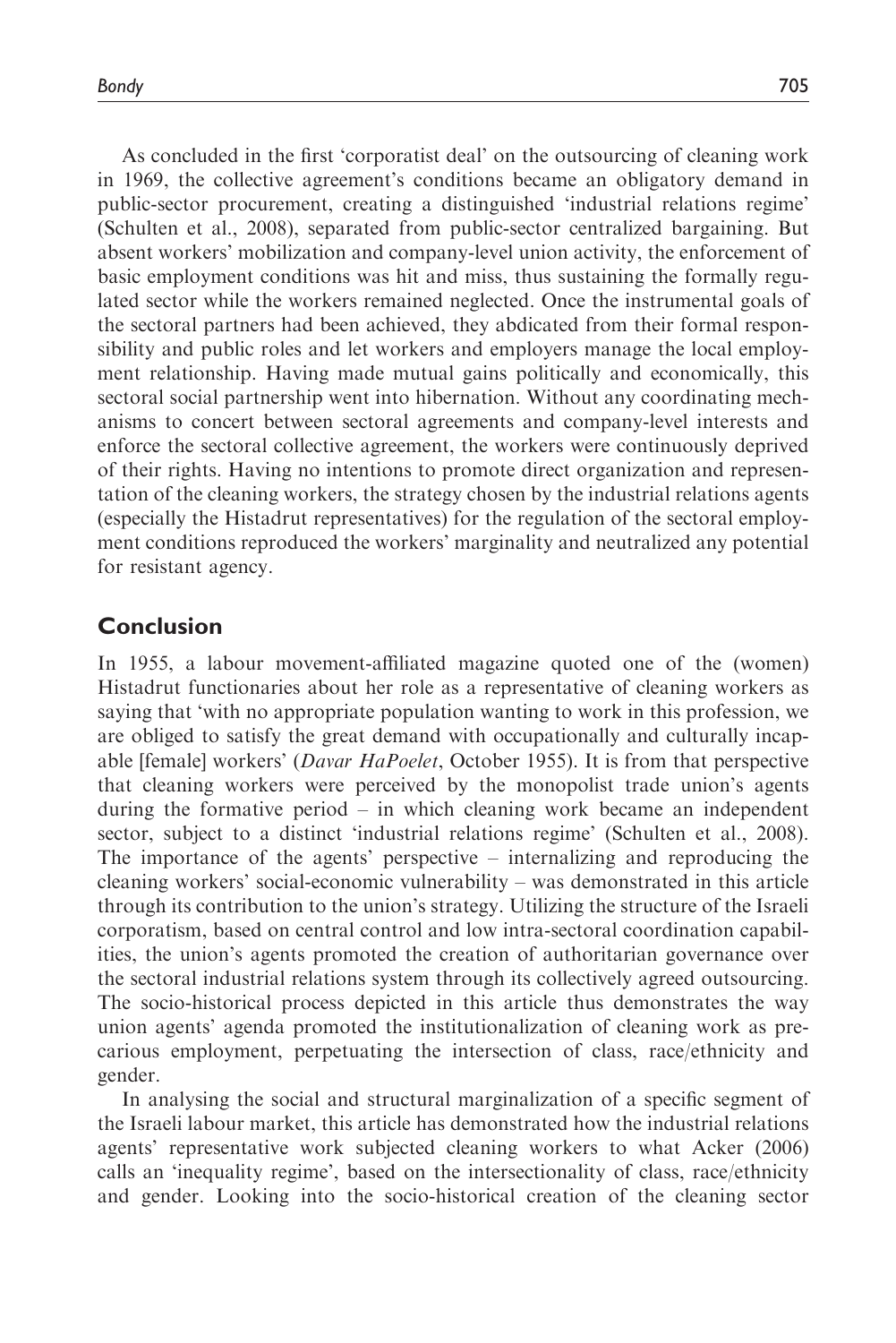as a separate, collectively agreed structure, the article has demonstrated the importance of actors' structural constraints and strategic choices in the institutionalization of workers' marginality. In the absence of bottom-up organization and intra-sectoral coordination mechanisms that could have supported 'representational justice' (Briskin, 2014b), the union agents' strategies promoted the percolation of workers' social-economic vulnerability, from the labour market to the central bargaining processes. This process manifested in multiple sites and phases that led to the outsourcing of cleaning work: in the Histadrut's separate representation of the public sector's 'core' and 'periphery' workers; in the Histadrut branches' struggle against outsourcing that was conducted – with no organization or representation of the workers and their interests – in the early 1960s; in the cleaning workers' individualist resistance to regulated, public-sector employment; and finally, in creating a separate 'industrial relations regime' (Schulten et al., 2008), controlled by a sectoral social partnership with independent politicaleconomic interests and no enforcement abilities. This distinct regimentation of collective representation and bargaining, separate from the public-sector workplace and built upon the intersection of social-economic disadvantages, expressed in low collective representation and rights'-enforcement activities.

By structuring a distinct sectoral 'industrial relations regime' in the cleaning sector, the corporatist partnership did not increase workers' representation but rather internalized the workers' multiple vulnerabilities, thus fragmenting the public-sector industrial relations system. By internalizing existing forms of social inequality, the industrial relations agents gradually developed legitimacy for the restructuration of the cleaning sector, institutionalizing the intersection of gender, race and class with form of employment. This 'inequality regime' in the Israeli labour market was further developed with the penetration by Palestinian workers (Israeli citizens as well as those from the 1967 Occupied Territories) of the cleaning sector during the 1970s and 1980s, adding 'nationality' as another vulnerable position of the workers, that supported their continuous marginalization.

In highlighting the importance of actors' strategic choices in the design of an 'inequality regime', this article has offered a dynamic approach towards the contribution of industrial relations agents (in particular union agents) to the development of subcontracted employment and its effects on the reproduction of social-economic vulnerabilities. By internalizing existing vulnerabilities and inequalities, the union's organizational and representational strategies affected workers' agency, on both a local and a sectoral basis. Subjected to a separate 'representational' structure, aimed at strengthening central governance over the labour market, the sectoral actors (workers, employers and their representatives) had little room for intra-sectoral coordination (between local and sectoral representation) and for independent agency. This differentiation and distancing reproduced the workers' marginality and institutionalized the segmentation of the corporatist industrial relations system on the basis of social-economic intersectionality.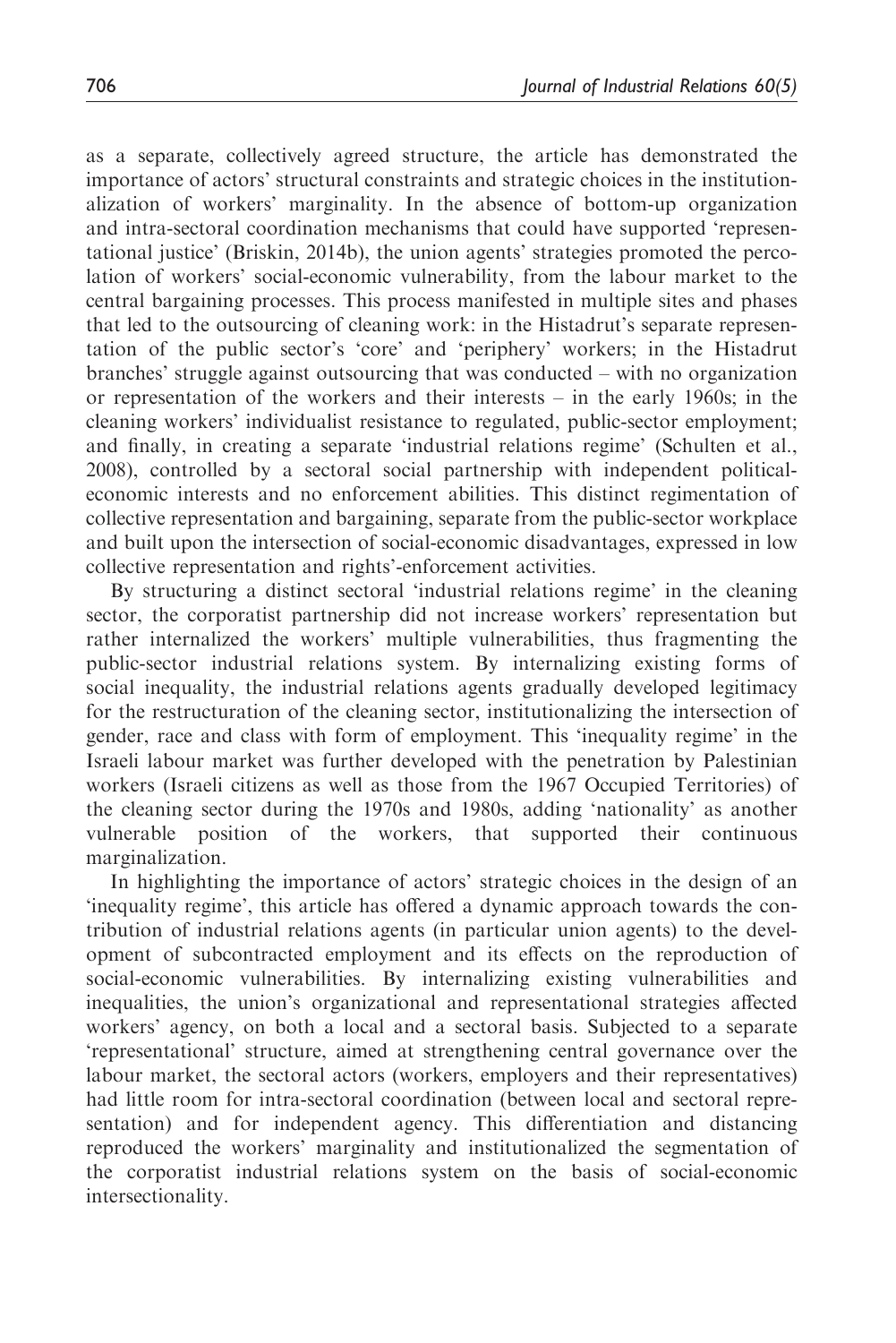#### Acknowledgements

The author wishes to thank Professor Lev L Grinberg and Dr Nitza Berkovitch for their insightful assistance with research (on which this article is based), Professor Guy Mundlak for enriching theoretical assistance, the workers of Histadrut Archive for their support with empirical research, and the two anonymous reviewers for their important and valuable comments.

#### Declaration of conflicting interests

The author(s) declared no potential conflicts of interest with respect to the research, authorship and/or publication of this article.

#### Funding

The author(s) disclosed receipt of the following financial support for the research, authorship, and/or publication of this article: This research is funded by the Sociology department at Ben-Gurion University, and by the Pollak Foundation (Tel-Aviv University) Research Grant.

#### Primary Sources

HA – Histadrut Archives. Bank of Israel – Annual reports. Historical Jewish Press Archive – [http://web.nli.org.il/sites/JPress.](http://web.nli.org.il/sites/JPress) Davar newspaper. Davar HaPoelet magazine. Maariv newspaper.

#### ORCID iD

Assaf S Bondy <http://orcid.org/0000-0003-3864-1957>

#### References

- Acker J (1999) Rewriting class, race, and gender: Problems in feminist rethinking. In: Ferre MM, Lorber J and Hess BB (eds) Revisioning Gender. London: SAGE, pp. 44–69.
- Acker J (2006) Inequality regimes: Gender, class and race in organizations. Gender  $\&$  Society 20(4): 441–464.
- Alberti G, Holgate J and Tapia M (2013) Organizing migrants as workers or as migrant workers? Intersectionality, trade unions and precarious work. The International Journal of Human Resource Management 24(22): 4132–4148.
- Amos O and Baharav T (2012) The unionization of cleaning workers at Ben-Gurion University of the Negev as a test case for coping with multi-dimensional institutional oppression. In: Mishori D and Maor A (eds) Precarious Employment: Systematic Exclusion and Exploitation in the Labor Market. Israel: The Social Economic Academy and Ahva College Publishing, pp. 113–129. [In Hebrew].
- Baccaro L (2000) Centralized collective bargaining and the problem of 'compliance': Lessons from the Italian experience. Industrial and Labor Relations Review 53(4): 579–601.
- Baccaro L (2003) What is alive and what is dead in theory of corporatism. British Journal of Industrial Relations 41(4): 683–706.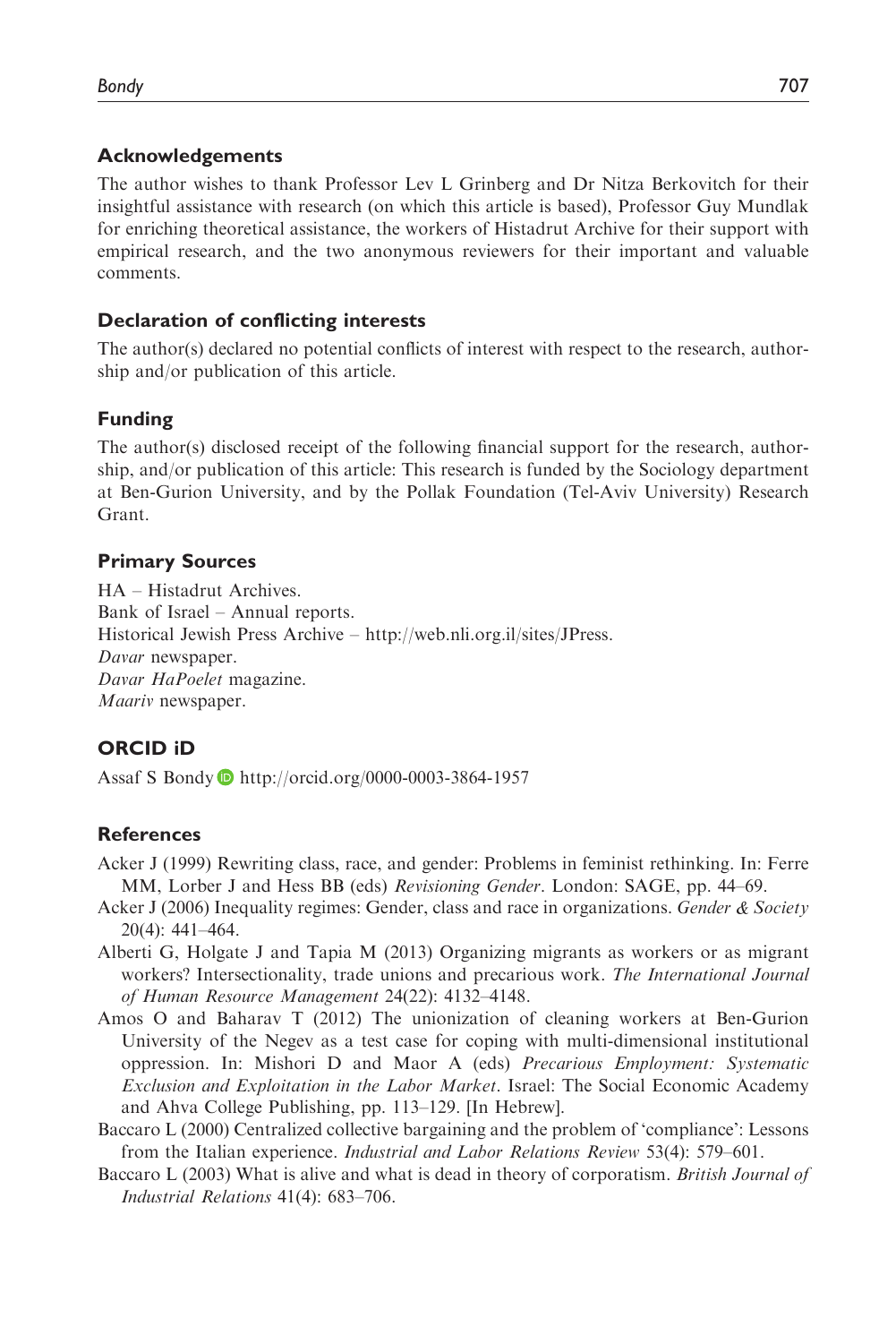- Baccaro L and Locke RM (1998) The end of solidarity? The decline of egalitarian wage policies in Italy and Sweden. European Journal of Industrial Relations 4(3): 283–308.
- Baccaro L, Hamann K and Turner L (2003) The politics of labour movement revitalization: The need for a revitalized perspective. European Journal of Industrial Relations 9(1): 119–133.
- Bechter B, Brandl B and Meardi G (2012) Sectors or countries? Typologies and levels of analysis in comparative industrial relations. European Journal of Industrial Relations 18(3): 185–202.
- Benjamin O, Bernstein D and Motzafi-Haller P (2010) Emotional politics in cleaning work: The case of Israel. *Human Relations* 20(10): 1–21.
- Bernstein D (1981) Come to grow with us: Female labor force's part in Israel's economic growth. Notebooks for Research and Critic 7: 5–35. [In Hebrew].
- Bernstein D (1983) Female labor and economic growth The case of Israel. Sociological Review 31(2): 263–292.
- Bernstein D (2008) Women on the Margins: Gender and Nationalism in Mandate Tel Aviv. Jerusalem: Yad Ben-Zvi Publishing. [In Hebrew].
- Bernstein D and Swirski S (1980) Who worked in what, for whom and for what? Israel's economic development and the creation of ethnic division of labor. Notebooks for Research and Critic 4: 5–66. [In Hebrew].
- Briskin L (2006) Equity Bargaining/Bargaining Equity. Toronto: Centre for Research on Work and Society.
- Briskin L (2014a) Austerity union policy and gender equality bargaining. Transfer 20(1): 115–133.
- Briskin L (2014b) Strategies to support equality bargaining inside unions: Representational democracy and representational justice. Journal of Industrial Relations 56(2): 208–227.
- Brown I and Misra J (2003) The intersection of gender and race in the labor market. Annual Review of Sociology 29: 487–513.
- Bryson A, Ebbinghaus B and Visser J (2011) Introduction: Causes, consequences and cures of union decline. European Journal of Industrial Relations 17(2): 97–105.
- Collins PH (1998) It's all in the family: Intersections of gender, race and nation. Hypatia 13(3): 62–82.
- Crouch C (1993) Industrial Relations and European State Traditions. Oxford: Clarendon Press.
- Ebbinghaus B and Kittel B (2005) European rigidity versus American flexibility? The institutional adaptability of collective bargaining. Work and Occupation 32: 163–195.
- Ebbinghaus B and Visser J (2000) Trade Unions in Western Europe Since 1945. Basingstoke: Palgrave Macmillan.
- Ferner A and Hyman R (1998) Changing Industrial Relations in Europe. Oxford: Blackwell Publications.
- Freeman RB and Medoff JL (1984) What do Unions do? New York: Basic Books.
- Grimshaw D, Fagan C, Hebson G, et al. (2017) Making Work More Equal A New Labour Market Segmentation Approach. Manchester: Manchester University Press.
- Grinberg LL (1991) Split Corporatism in Israel. New York: State University of New York Press.
- Grinberg LL (1993) The Histadrut Above All. Tel-Aviv: Nevo Publishers.
- Grinberg LL (1996) Weak workers, strong workers: Streams in Israeli political-economy, 1967–1994. Theory and Criticism 9: 61–80. [In Hebrew].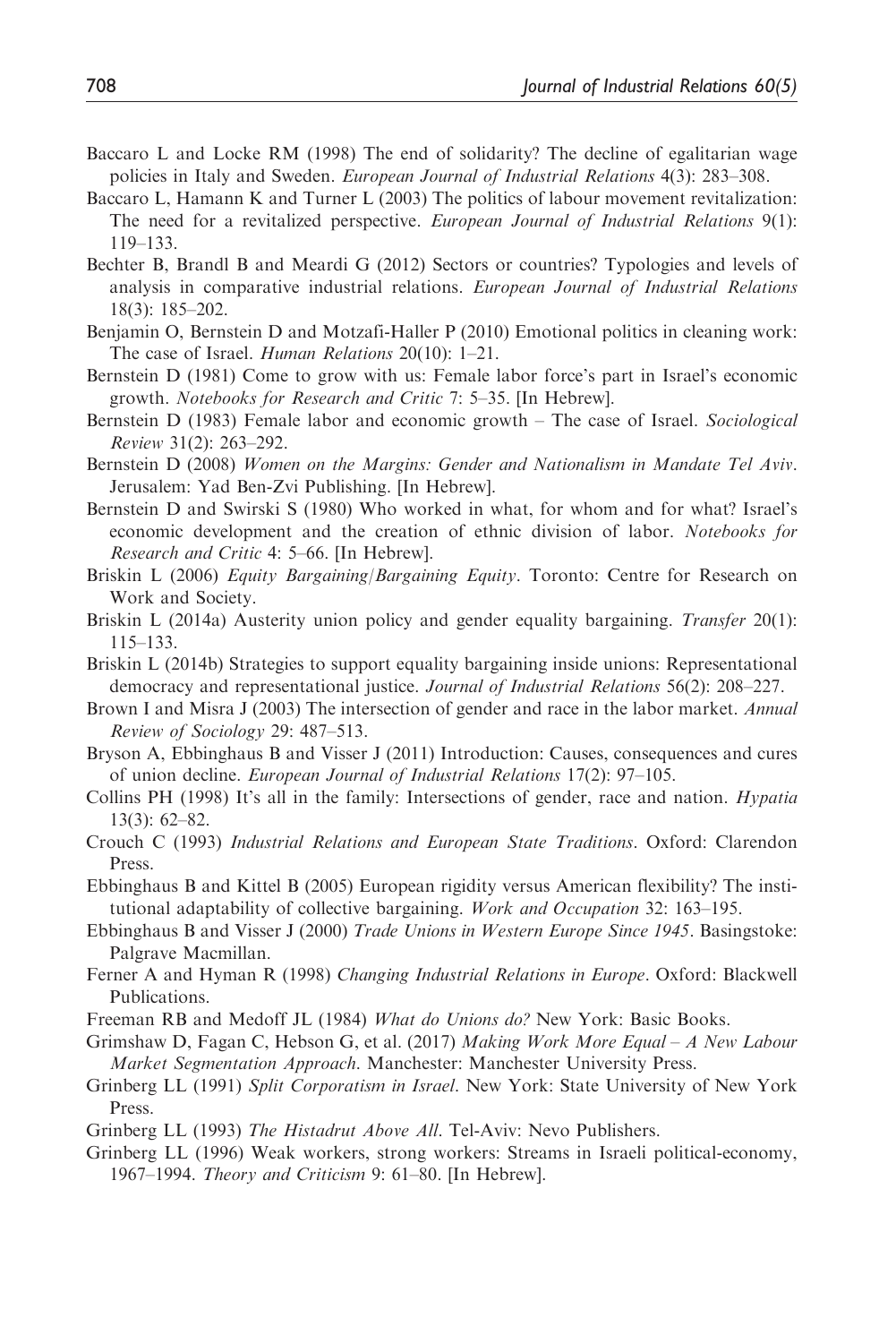- Haberfeld Y (1995) Why do workers join unions? The case of Israel. *Industrial & Labor* Relations Review 48(4): 656–670.
- Healy G, Hansen LL and Ledwith S (2006) Editorial: Still uncovering gender in industrial relations. Industrial Relations Journal 37(4): 290–298.
- Holgate J, McBride A and Hebson G (2006) Why gender and 'difference' matters: A critical appraisal of industrial relations research. Industrial Relations Journal 37(4): 310–328.
- Hyman R (2001) Understanding European Trade Unionism: Between Market, Class and Society. London: SAGE.
- Ibsen CL and Tapia M (2017) Trade union revitalisation: Where are we now? Where to next? Journal of Industrial Relations 59(2): 170–191.
- Iversen T (1996) Power, flexibility, and the breakdown of centralized wage bargaining: Denmark and Sweden in comparative perspective. Comparative Politics 28(4): 399–436.
- Izraeli D (1979). Women in Trap. Tel-Aviv: HaKibbutz HaMeuchad. [In Hebrew].
- Izraeli D (1983) Female Workers Movement in Eretz-Israel, From its Inception and Until 1927. Tel-Aviv: The General Histadrut and Tel Aviv University, Institute for Work and Society Research. [In Hebrew].
- Izraeli D, Friedman A, Dahan-Kalev H, et al. (1999) Sex, Gender and Politics. Tel-Aviv: HaKibbutz HaMeuchad. [In Hebrew].
- Kaine S (2017) Women, work and industrial relations in Australia in 2016. Journal of Industrial Relations 59(3): 271–287.
- Kainer J (2016) Intersectionality at work: Young women organizers' participation in labour youth programs in Canada. Resources for Feminist Research 34(3&4): 102–132.
- Kjellberg A (2000) The multitude of challenges facing Swedish trade unions. In: Waddington J and Hoffman R (eds) Trade Unions in Europe – Facing Challenges and Searching for Solutions. Brussels: ETUI Publications.
- Koukiadaki A, Tavora I and Lucio MM (2016) Joint Regulation and Labour Market Policy in Europe during the Crisis. Brussels: ETUI Publications.
- Lillie N and Greer I (2007) Industrial relations, migration and neoliberal politics: The case of the European construction sector. Politics & Society 35(4): 551–581.
- Lurie L (2013) Can unions promote employability? Senior workers in Israel's collective agreements. Industrial Law Journal 42(3): 249–280.
- Lurie L (2014) Do unions promote gender equality? Duke Journal of Gender Law & Policy 22: 89–109.
- Lurie L (2017) Do unions promote rights for people with disabilities? Indiana Journal of Law and Social Equality 5(2): 477–497.
- Margalit-Stern B (2006) Tied Redemption: The Eretz-Israeli Women Workers Movement (1920-1939). Jerusalem: Yad Yitzhak Ben-Zvi Publishing. [In Hebrew].
- Marginson P, Keune M and Bohle D (2014) Negotiating the effects of uncertainty? The governance capacity of collective bargaining under pressure. Transfer 20(1): 37–51.
- Mundlak G (2007) Fading Corporatism in Israel. Ithaca, NY: Cornell University Press.
- Murray G (2017) Union renewal: What can we learn from three decades of research? Transfer 23(1): 9–29.
- Schmitter P (1974) Still the century of corporatism? Review of Politics 36(1): 85–131.
- Schulten T, Brandt T and Hermann C (2008) Liberalization and privatization of public services and strategic options for European trade unions. Transfer 14(2): 295–311.
- Shalom-Shitrit S (2003) The Mizrahi Struggle in Israel, 1948-2003. Tel Aviv: Am-Oved Publishing. [In Hebrew].